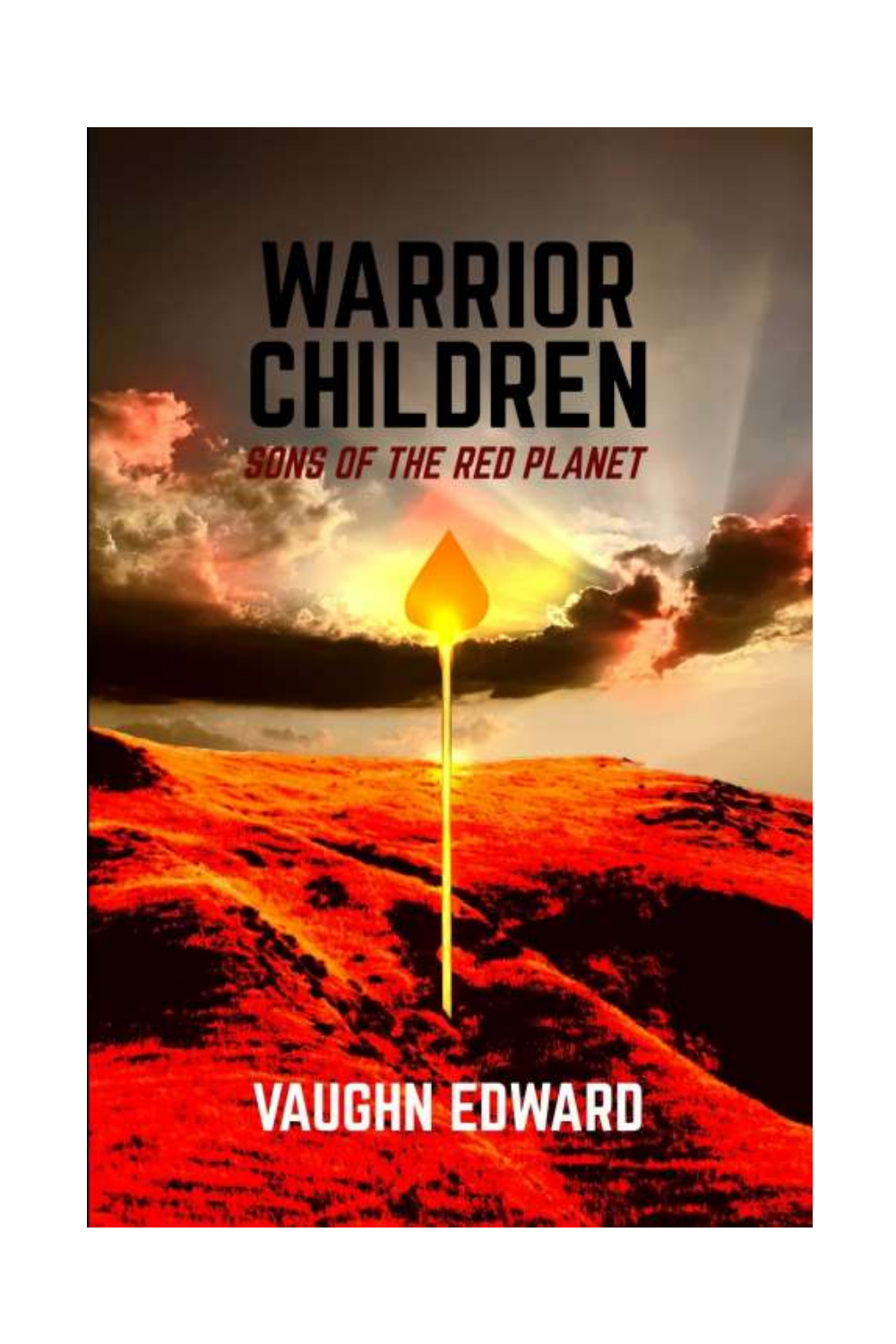## WARRIOR CHILDREN The Immortals Series

**Book II: Sons of the Red Planet**

is the second installment in The Immortals Series.

WARRIOR CHILDREN is a work of fiction. Any characters resembling real people, living or passed, are purely coincidental.

Copyright © 2020. All rights reserved. ISBN #9798682675371

> Photography & Book Cover design by Vaughn Edward.

Published by Vaughn Edward.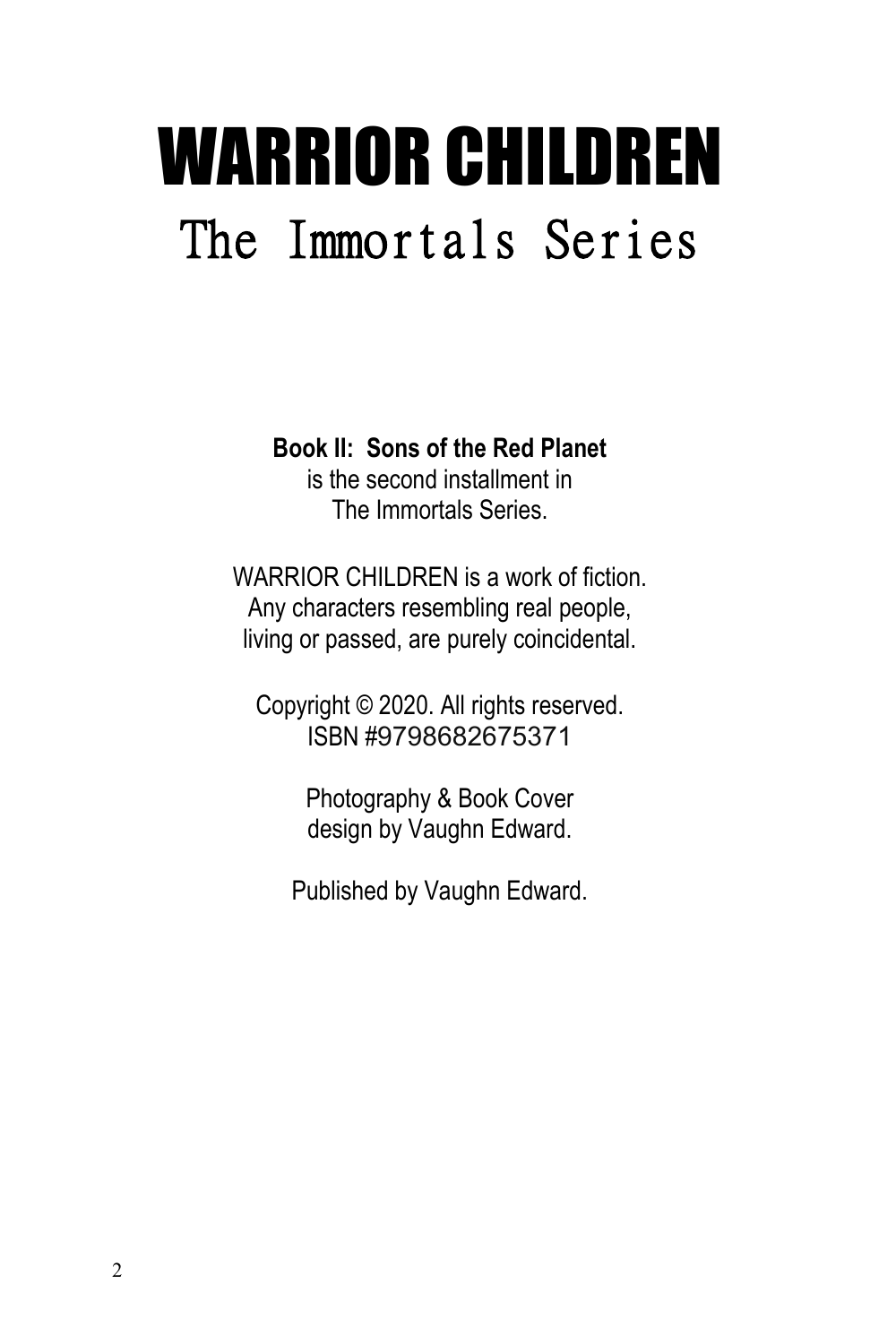#### **PROLOGUE**

"EDWARD, SPARE HIM!" GENE SCREAMED SO LOUD, his voice echoed off the buildings on either side

"Really? Really, Gene?! Clueless! And why? Cause you're too damn merciful! You, and your father! You're just like him, and it's seriously pissing me off!" The point of Edward's knife blazed into an immaculate violet flare, with the tip at the forehead of his prize. "Your kindness precedes you when this mortal should perish! At least let him die in honor, knowing his life force was stripped by MY HANDS! If I die, HE DIES!"

"And for what? This battle's already done, and the death toll's at an all-time high! He's a toy, Edward, a puppet of his master." Gene calmed his voice and pleaded, using a small bit of his power of persuasion. "Spare him, Edward. Please. We're not mercenaries. We're protectors, in case you've forgotten. He may be on the side of our enemy, but our enemy is not humanity."

Edward glared at him the moment he felt the sparkle of energy from Gene. "Seriously? You're turning your power on me? You're really trying to force me to change my mind, Gene?! That might work on mortals, but you're outta your league on this one!"

Crazily, Edward stared at Gene, then at the battlefield and back to Gene again. His body was pumping with adrenaline, and his mind was racing in different directions. He closed his eyes for a few seconds, right before a wicked grin spread across his cheeks. Opening them back up, he raised his arm high into the air and prepared to thrust the knife into the heart of the mercenary in front of him.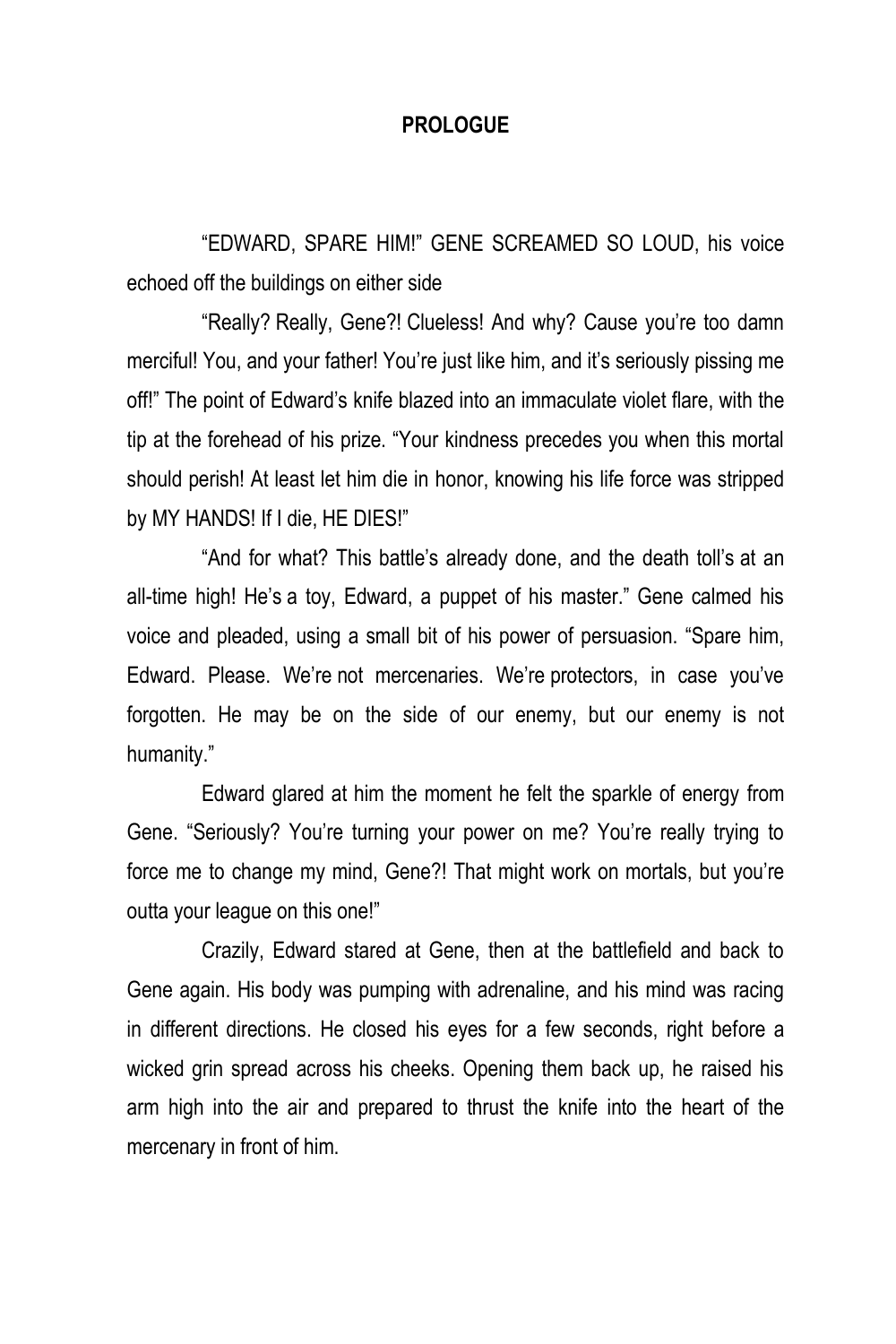Before he could make another move, a blast sent him flying fifteen feet backward. Gene was standing above him, between him and the injured mercenary. Edward's head was throbbing, and he was numb and dazed. He whispered, "Gene, how could you? Why would you do that to me?"

"He's right, Edward." Edward's head spun. There was a brilliant, golden ball, as bright as the sun, advancing toward him. He tried to sit up, but slumped back to the ground. Kneeling, Christopher placed his hand on Edward's shoulder, which shocked Edward and rattled his body violently.

"It's one thing to kill a mortal out of defense, or out of defense for other mortals. But for a god to strip a mortal of his life force out of sheer contempt is the very epitome of hell, Edward." Christopher stared down at him.

Edward made another attempt, but he was unable to sit up. Staring at the ground, he mumbled nonsensically. "It's... it's so hard, when they look at us as gods, but we feel everything they feel. But we feel it more intensely. And this world. I would've done the world a favor by getting rid of this monster. Wouldn't that have displeased Moloch? I…"

Christopher unsheathed his sword and pointed it at Edward while he was still mumbling. "Sorry, Edward. This will hurt. A lot."

At that moment, there was a huge explosion a few hundred feet away. A lightning-fast figure blurred from the explosion. Within a few seconds, Aaron came to a halt next to Christopher. "No, Christopher. Leave this to me."

He unsheathed his Vel staff and aimed it at Edward. Slowly, Edward looked up. His gaze was met by the end of the gleaming spear. A tear rolled down his cheek, and he said softly, "Aaron?"

The next moment, Edward screamed in pain. His body felt like it was being shredded, as if tiny pieces of glass were entering into his skin and organs. His sight was blinded, and the world around him collapsed.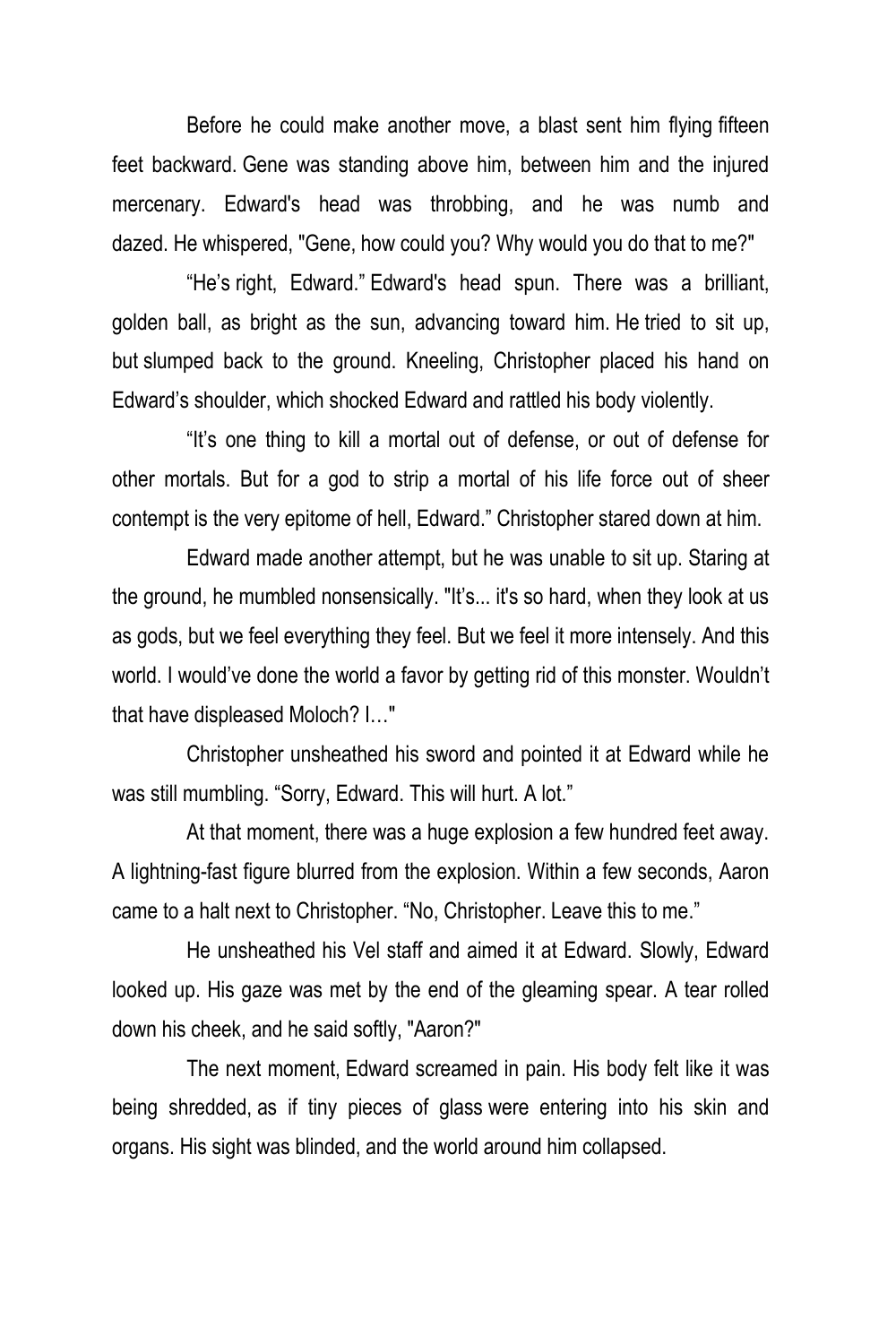#### **CHAPTER 1**

#### **Part I: Time to Leave** 6 Days Before Winter Solstice

Lost in his own world, Caleb moved about, finding it difficult to keep up with daily chores and the menial life of the village. To his left, three women were scrubbing vegetables, while waiting for a large pot of water to boil. Behind him, five men were busy building a wooden fence to keep wild animals from roaming in inadvertently. A few boys, slightly older than him, were splitting logs and carrying handfuls of wood to a nearby shack.

It had only been a week since the two gods had come and gone. His thoughts were tugging at the notion of something new and exciting in a land he could not even imagine.

Nearly every moment, the words from Aaron, the son of Muruga, would slither in and out of his mind. *Second son of Muruga, you were destined this day to meet the first, and the first was destined this day to meet the second. As you wish, so shall it be.*

He stopped and stood in place, just thinking. The words of Aaron's father crept into his mind. *From this day on, you will carry the vibration known as Caleb Elliott. You will carry the same family name as your brother, whom you will meet in the coming days. I have empowered this new name for you so that a pathway can be made for you into the Western world.*

"Can it be that I'm really going insane? Brother?" he said aloud to himself. "I am still stuck in this village, and I really do not know if things will ever turn for me." An hour felt like a day, and a day felt like a month.

The swirling vortex of energy, created by Aaron and Edward, was a powerful vibration in the midst of a once-was common village. Established so that it would harness the magicks of Muruga for the benefit of the entire world,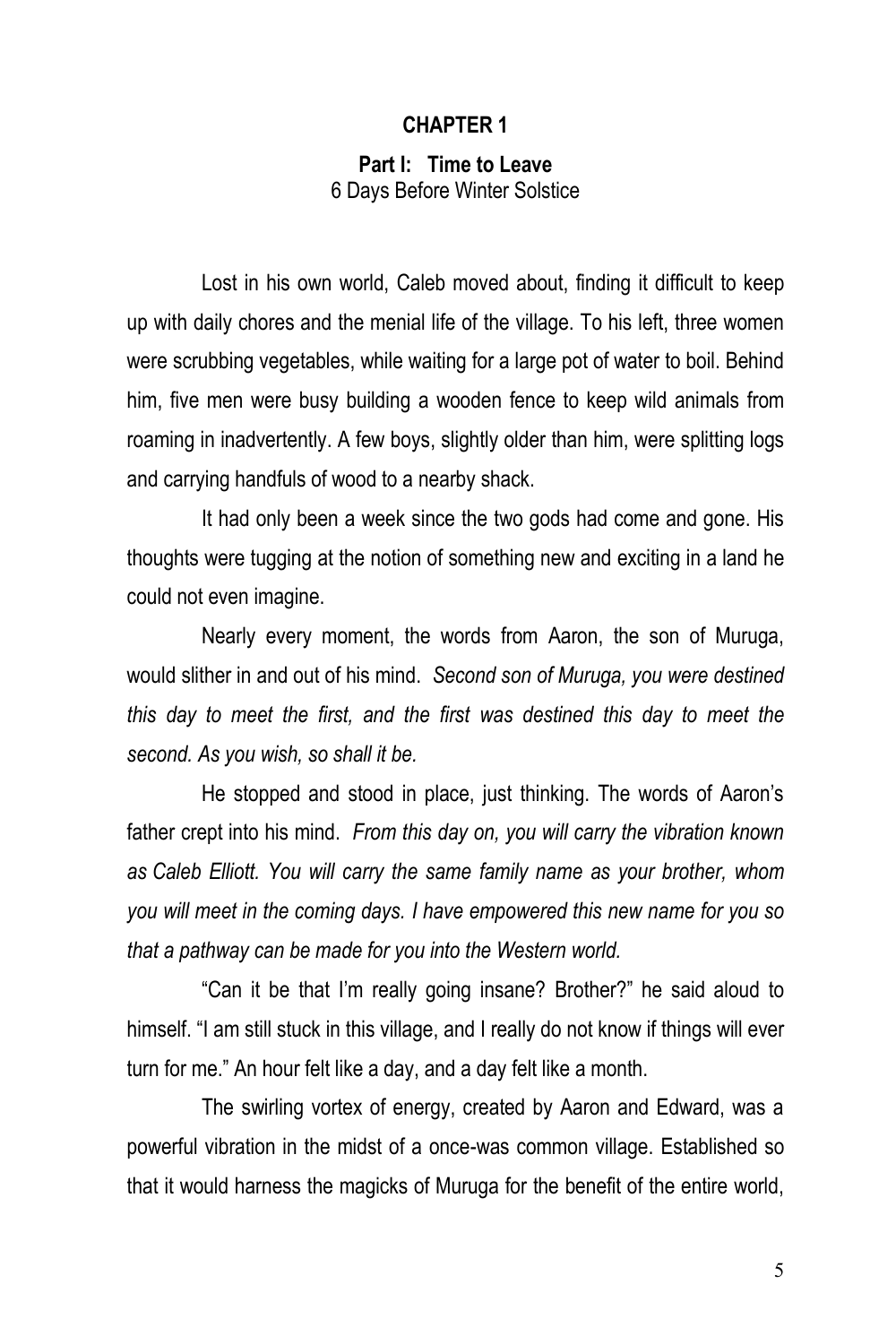the vortex was summoned and constructed within Caleb's tiny village, right in the heart of the Himalayan Mountains.

At the end of a day's work, most in the village could be seen sitting inside the circle of the six golden trees, repeating the powerful and magickal word, given to them by the son of Muruga.

Night settled, and Caleb stood outside the vortex and watched a group of his fellow villagers who were enchanted by the Murugan magick. The humming sound of Saravanabava, the magickal word which Aaron had given to them, penetrated the atmosphere, as they chanted in unison. Never did he step foot inside and join them. He was always content to stand back and watch. Always, when they incanted, he felt a surge of electricity buzzing inside of him, almost as if they were calling to him, chanting his name. He was in a daze trying to figure it out.

Question after question fluttered through his mind. He was excited and doubtful. *Did any of this really happen?* He sighed.

"Child, you should step inside the circle and ask your questions." The voice resounded from the center of his head. He looked around, but saw nobody. An eerie feeling crept throughout his body, and he walked slowly to the edge of the invisible barrier of energy. He stepped inside the vortex, and immediately the energy he had felt standing outside of it increased dramatically by ten-fold.

His head was spinning and tingling, and one by one, his thoughts subsided. He walked to the very center of the six trees and closed his eyes. Oblivious of the other villagers, he momentarily forgot who he was and where he was. The voice in his head then said, "Ask."

His body jolted, but his eyes remained closed. *Did any of this really happen? Am I just dreaming?*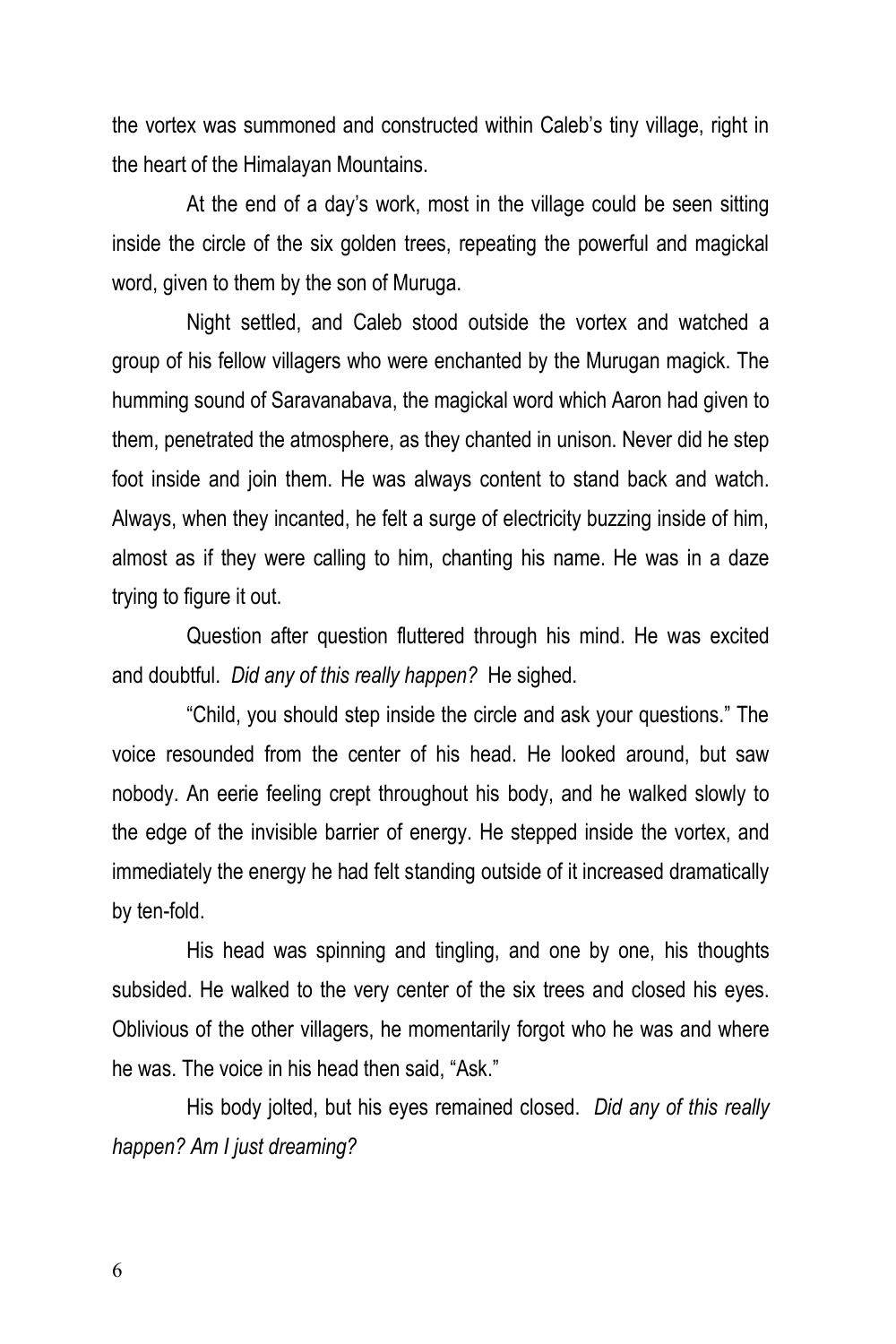"Child, when you anticipate your desires, you become drenched and locked within time. The only way to escape this mold is to become present, unaware of anything else but this moment."

Caleb stood in place a few moments. Slowly he asked, "Who… who are you?"

"You are the second son of Muruga, and I am he. That which you call destiny, awaits you. Upon the opening of your eyes, pay silent homage to the peoples of this village. For every time my name is spoken, the energy increases for you and the entire world. As they chant my name, Saravanabava, so too do they chant your name.

"After doing so, pack lightly. Inform your parents, as of this day, you will no longer be residing in this village. Your karmic bonds with them have been dissolved, and they will allow you to leave gracefully. Speak the truth, and you will surely access the freedom which you desire."

*But, you should know, my parents will not let me leave.*

"The bonds which kept you wrapped tightly with your parents have all been melted away by the first son of Muruga. There is but one option, and one option alone. That is, to leave. That is the only door available. It must be so."

*Where do I go? How am I supposed to leave?*

He stood there for two minutes listening for an answer. Nothing. *And I'm going nuts.* He opened his eyes and turned to walk out of the circle of the six trees, then stopped. With his hands placed firmly on his hips, he said, "Fine."

Breathing in and out slowly, he watched the group. He then lowered his head and stared at the ground for a bit. Lifting his eyes, he scanned the villagers, then let his eyes sink. *Thanks. I might be crazy, but thanks.* Then he ran out of the vortex and made a beeline toward his home.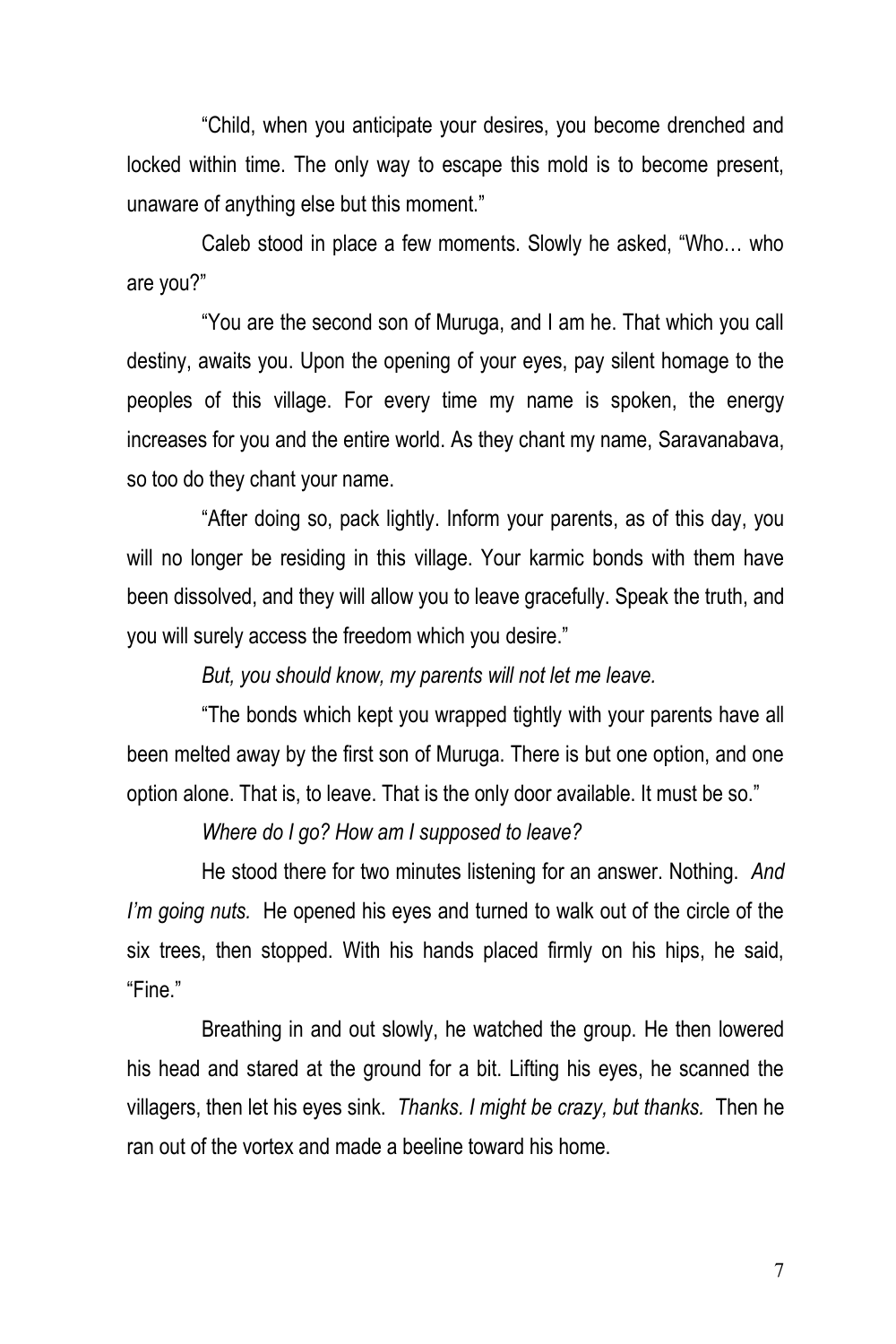The door creaked, and he dashed in, only to come to a halt, nearly running into his mother. "What are you in a hurry for? Slow down!"

"I, uh, never mind." He casually walked to a corner of the room where he slept. His home, just a one-room shanty, gave roof to him and his parents. His mother eyed him suspiciously and watched him stuff two shirts and a pair of pants onto a small blanket, then tie the corners together.

"What are you doing?" she asked sharply.

"I…" He didn't know what to say and thought about lying.

The voice from earlier pounded into his head once more. "Speak the truth, and you will surely access the freedom which you desire."

Caleb stood up and sagged a bit in front of his mother. Before he could speak, his father walked in the door. Eyeing the situation and feeling the tension in the room, he asked in a very stern manner, "What is going on?"

"I am waiting for an answer from him," she replied coolly, pointing a finger at Caleb. "He has packed some clothes."

"Out with it then," his father demanded.

"Well, last week, you know that I spoke to that god, the one who called himself Aaron. I even held on tightly to that weapon of his." He squirmed a little and paused.

"Go on," said his father.

"I didn't tell you everything. That day, I asked him to help me to leave this village so I can have an exciting life. I love you both, and I'm grateful to this entire village for everything. Really, I am. And well, he even made me give thanks to everyone before he helped me. When I grabbed hold of that staff of his, I heard this voice talking to me. It told me that I was going to have a new home in some place in the Americas, wherever that is. I've never even heard of it."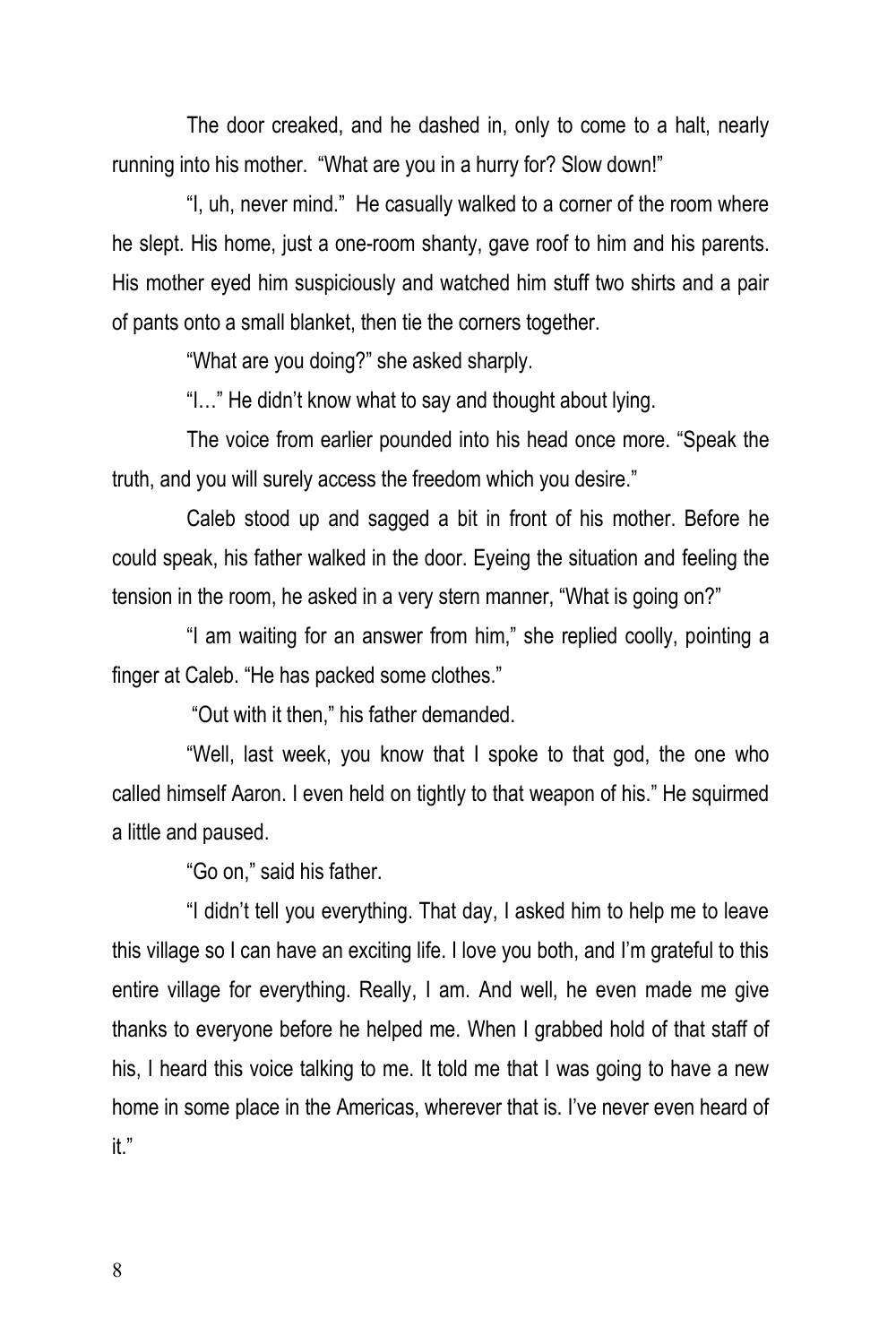Again he faltered, sputtering his words. His father just nodded and said, "Go on."

"Well, and then Aaron or his father, one of the two, gave me a new name. They called me Caleb. Caleb Elliott. He told me it would be my new name for when I go to the Americas."

His heart was pounding and his head started to hurt, but he continued. "Um well, then tonight, I went inside of the circle of the six trees, and that voice came to me again. It told me to pack, because tonight I am supposed to leave. And that's the long and short of it." He was almost in tears, unsure if he was going to receive a scolding or whipping.

Both his parents stood in front of him quietly. Unable to take the silence, he screamed out, "Well?!"

His father breathed a long and heavy sigh and touched the elbow of his wife. He then turned to his son. With a quiet voice, he said, "The past three nights, I have had a recurring dream. The young god who came to us last week has been in it each time. All three nights he has said the same thing to me. In the dream, he told me, 'You will have to let Caleb go. If you allow him to leave, then one day, he will be the grace of this village.' I thought that it was just a dream. I mean, I did not know of anyone named Caleb."

The tension in the room eased, and the silence was captivating. Finally, his mother chimed in, "How are you supposed to leave tonight? We cannot just let you wander aimlessly in the mountains. There are wild animals, and who knows what else?!"

Just then, they heard the squawking of a handheld horn outside. Peering out the front door, they saw two horses and a caravan rolling in. Caleb's eyes lit up, and he shouted, "There! I'm supposed to leave with them!" He ran outside with his packed clothes.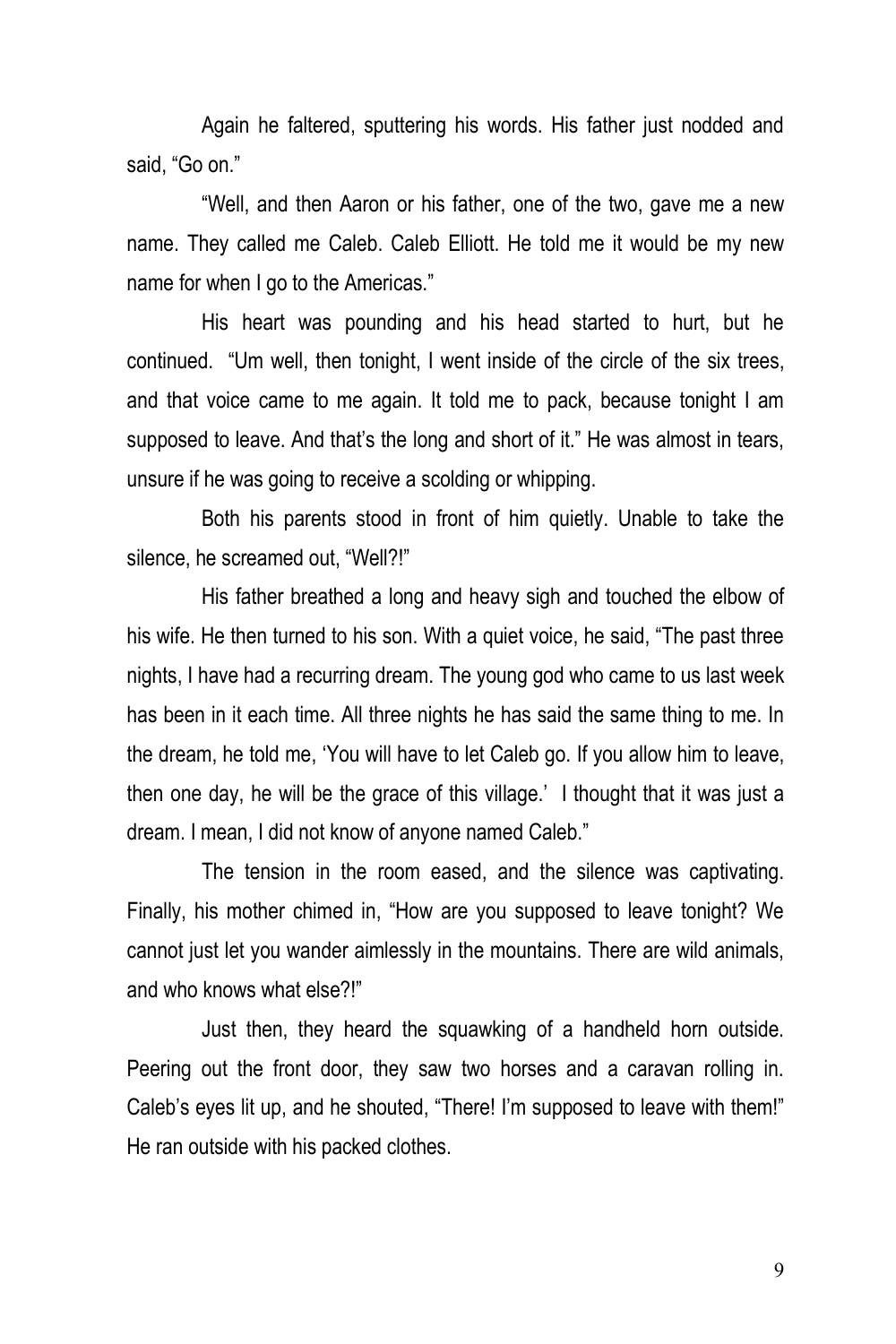His parents were about to run after him, but as they took one step, an apparition appeared before them. It was a hazy figure with colors of red and gold, and it held the same weapon as the son of Muruga had held the previous week.

It spoke to them. "Do not be alarmed, and do not fear for your son. The events which have happened were pre-ordained and arranged by the gods. His luck will continue to grow, and he will continuously be provided for. The little coincidences which have taken place are merely a twist of the hand. Go now. He needs you this very moment."

The apparition disappeared, and his parents stared at each other for a few seconds, then ran outside to find their son.

Many of the villagers were lingering about. It was not every day that outsiders happened upon them. A man stepped out from the driver's side and waved to everyone. "Hello. I am on my way to the city. It is a very long way from here, and my wife and I are in need of any supplies. We have money, but it looks as though you are all completely self-sufficient and have no need of that. So we can only ask for a favor."

Quickly, the villagers hurried in different directions and loaded the caravan with enough food to last several nights to a week. After graciously thanking everyone, the man stepped back up into the driver's seat. Caleb's mother saw the expression of her son, as his face turned sour. He was too scared to ask, and they had not yet granted permission for him to leave.

She stepped in front of the caravan and waved for the man to come out again. Before the entire village, she stated, "What our village has done for you, we do without asking in return. But if I can now ask a favor of you? Please take my son with you. See to it that he arrives in the city. He is on his way to America, and this will just make it easier."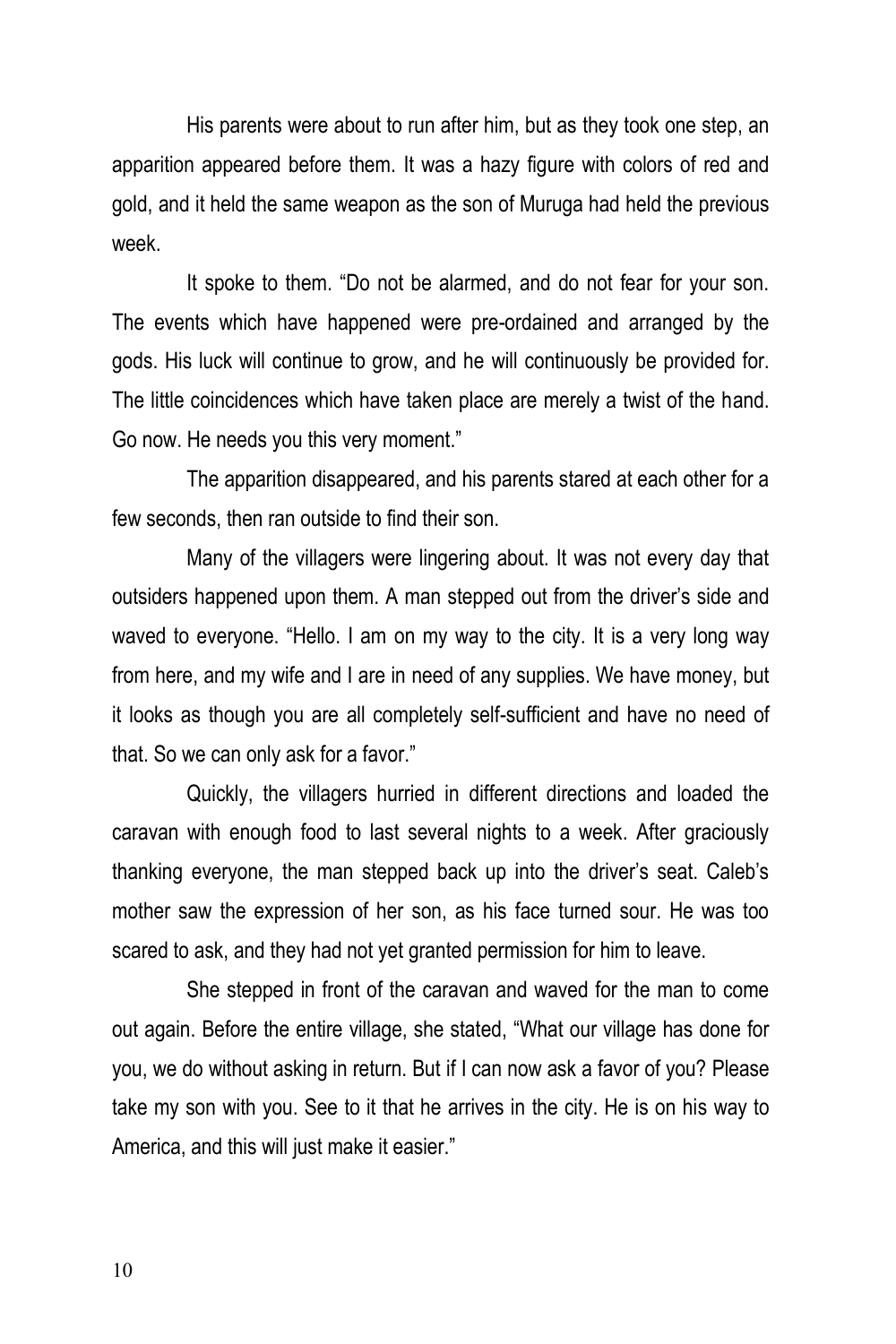The man in the caravan looked to his wife for a moment, and she nodded. "Very well. We are honored to accompany him, and we will happily take him as far as we can. There is plenty of room for us all." He turned to Caleb and said, "Hop in."

Caleb was beaming. He ran to his mother and hugged her tightly, then did the same to his father. "I do love you, and I will never forget you. I promise!" His parents squeezed him tightly, and without knowing why they were doing what they were doing, they let him loose.

He then turned to face his entire village, and for a few seconds, he lapsed into a trance, while he was brought back to the moment when Aaron had spoken to him. He watched the scenario as if he was standing a few feet away.

He saw himself before the son of Muruga, and he clearly heard the words of Aaron, as he had spoken them previously. "Second son of Muruga, you were destined this day to meet the first, and the first was destined this day to meet the second. As you wish, so shall it be. When time opens, and the door swings wide for you to walk, look back once more and honor your parents. Give them hope in their time of loss. Tell them you will return someday. Tell the entire village, that when all seems lost, and despair is at its peak, that is when you shall return."

Caleb snapped out of his trance. His eyes were wide, and although he felt silly for saying it, he yelled out, "Someday, I will be back! I will come back and help! And ummm, when I do, when all seems lost, and despair is at its peak, THAT is when I will return!" *Wow. Now I feel stupid.* He turned to his parents once more and said, "Thank you mom and dad. I love you!"

Some of them jokingly laughed at his remark, and they waved goodbye to him. A young girl ran up to him and gave him a hug and kissed him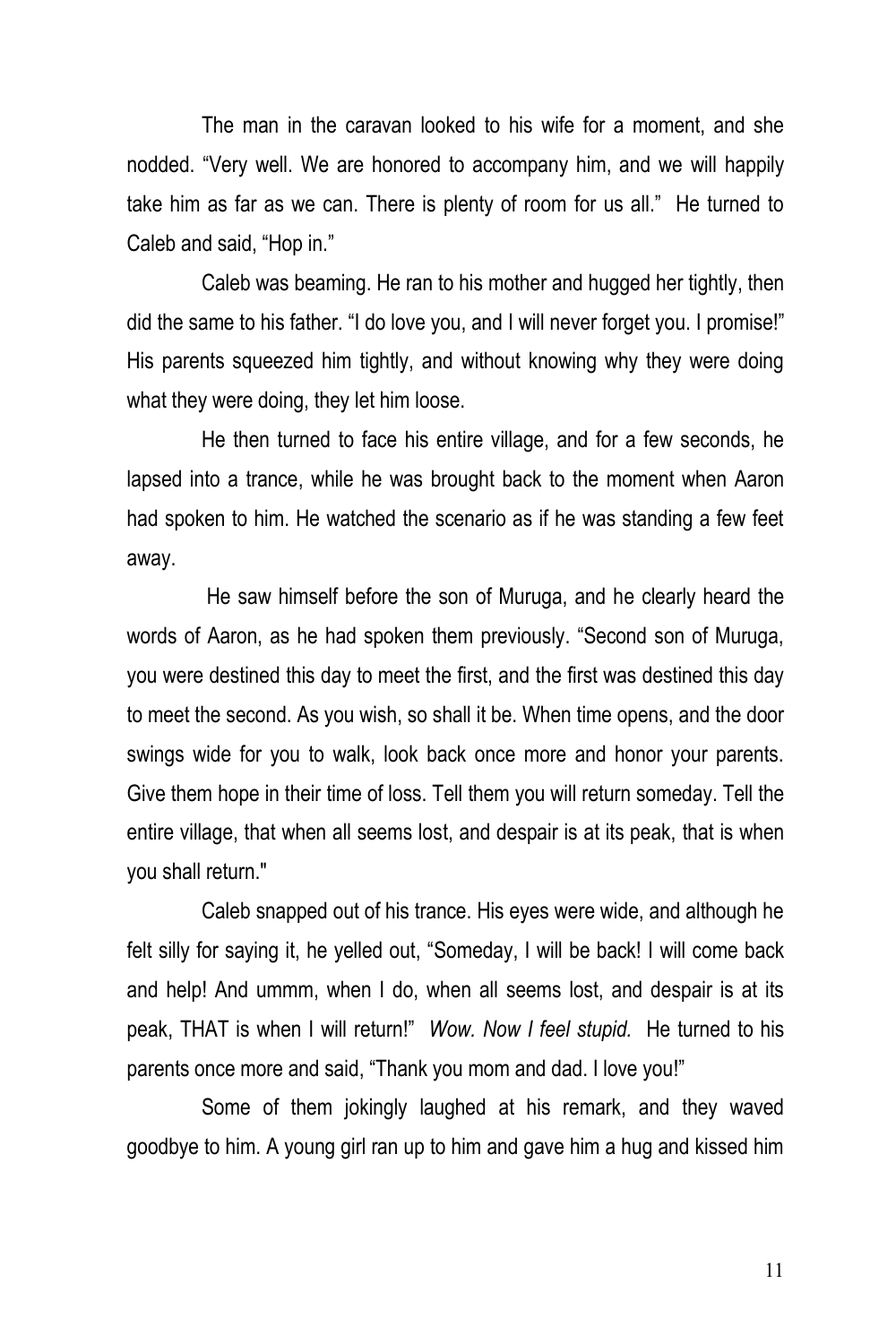lightly on the cheek, causing him to blush. Then he jumped into the back of the caravan and watched the village disappear into the night.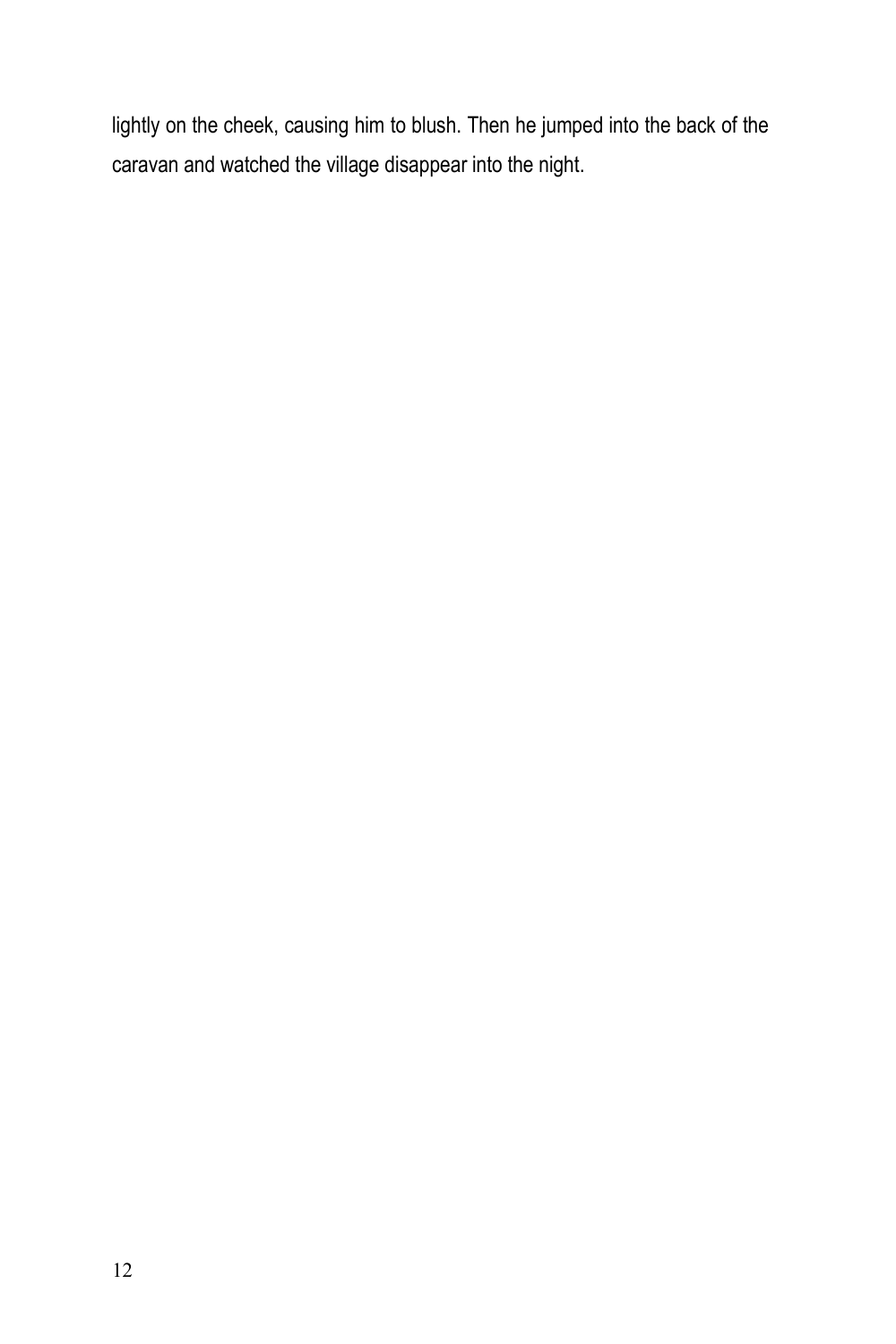#### **Part II: Away from Home**

"What is your name, son?"

"Caleb, sir. Caleb Elliott."

"Caleb? Your name is not from the East."

He quickly thought of an answer. "My parents know people from the Americas who have a son named Caleb. They liked it so much and named me after him. That's where I'm going, to them. So uh, there'll be two of us. Two Calebs," he added, trying to sound convincing. *What? Oh man. I didn't just say that.* He sighed to himself.

"I see. Why are you heading to the West? Schooling?"

Unsure, he said, "I… Yes. They want me to attend school there, and they told me that everything is already set up for me."

"I see. How old are you?"

"I am fourteen, sir."

"So you will be entering into high school then? That sounds very exciting."

"Yes. I will be going to high school in the Americas." *What?? All I gotta do is get to the city. This conversation really has to stop now.*

"We live in the city. It shouldn't take too long to reach civilization." He chuckled to himself. Thinking for a bit, he asked, "Are you supposed to meet somebody in the city?"

"I am." Caleb said.

"Do you know where? When we get to our car, I am not going to just drop you off anywhere."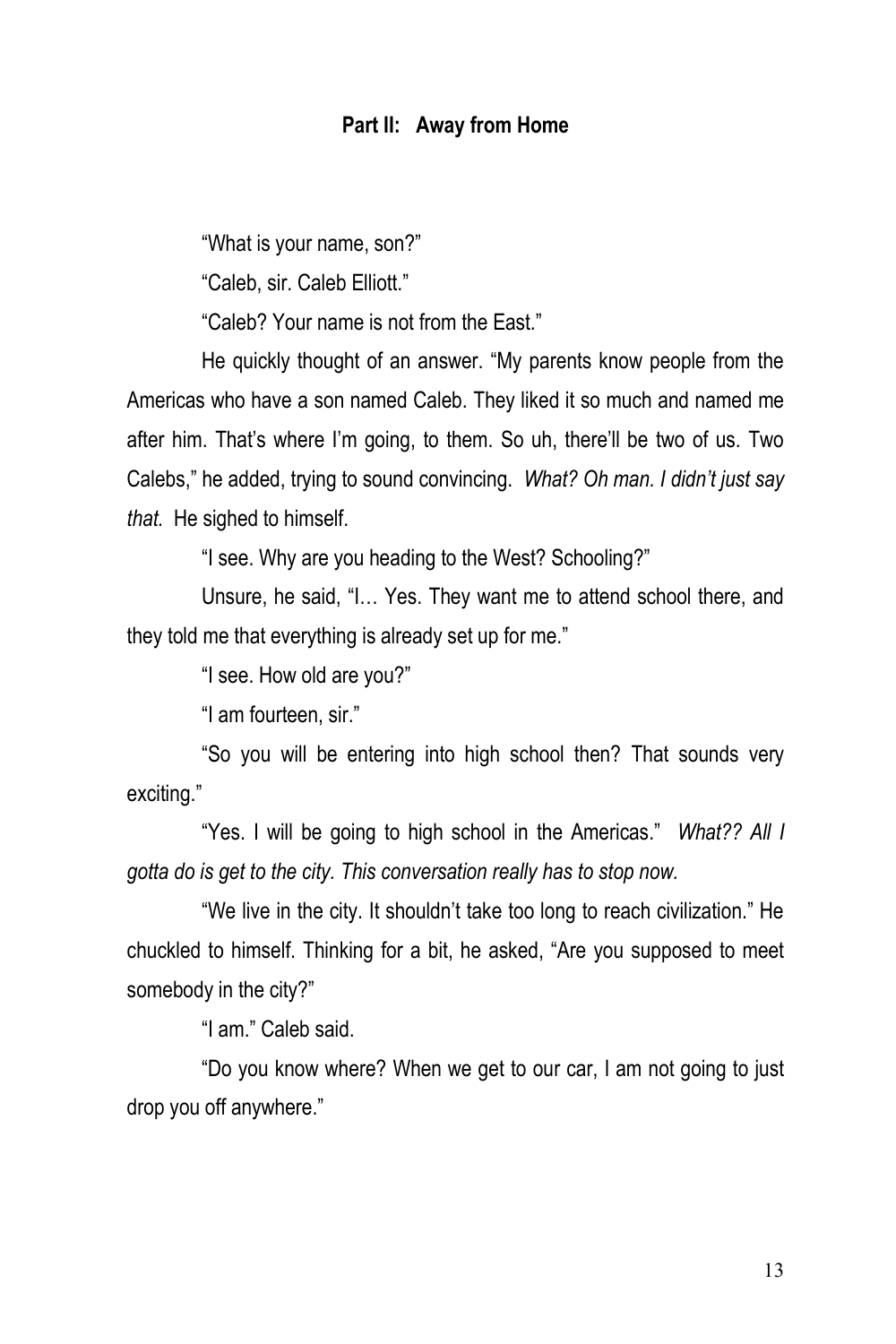"Sir, as long as you get me out of the mountains, I will be fine. I have been there before, and I know exactly where to go." Not wanting to be questioned any longer, he asked, "Do you mind if I sleep? I am just really tired."

"No, of course not. Sleep."

Caleb leaned back and stared at the ceiling of the caravan, shifting his eyes to the outside every now and then while pretending to be asleep. He was too anxious, excited and scared about the future to sleep. *At least I am out of the village. That is a start.*

Finally, after two hours, sleep won over. Several hours later, he awoke to the sounds of metal clanking together. The caravan had stopped, and the couple was preparing food. A small fire was lit, and the morning sun had just risen.

"You are finally awake." She smiled warmly and handed him a paper plate with a mound of rice, topped with a soupy dish of sliced potatoes and lentils. "I know it's not much, but when we get to the city, we can treat you to a really nice lunch or dinner, complete with desserts."

"Oh no, this is fine. Thank you. I am not used to having much anyway. In the village, we don't eat like princes. It's just, well, stuff like this." *Oh wait, that didn't come out right.* "I mean, this looks really good, and I am used to eating this kind of food."

She grinned at him and nodded. "Well then, it looks like we have something to look forward to when we do get to the city. A nice meal, and then you can be on your way."

"Ummm, okay, deal. You are really nice, by the way. And if I did not say it before, thank you both for taking me." A few thoughts quickly passed through his mind, some of which were about Aaron and his father. "And if there is something I can do for you to pay this debt off later on, then I will do it."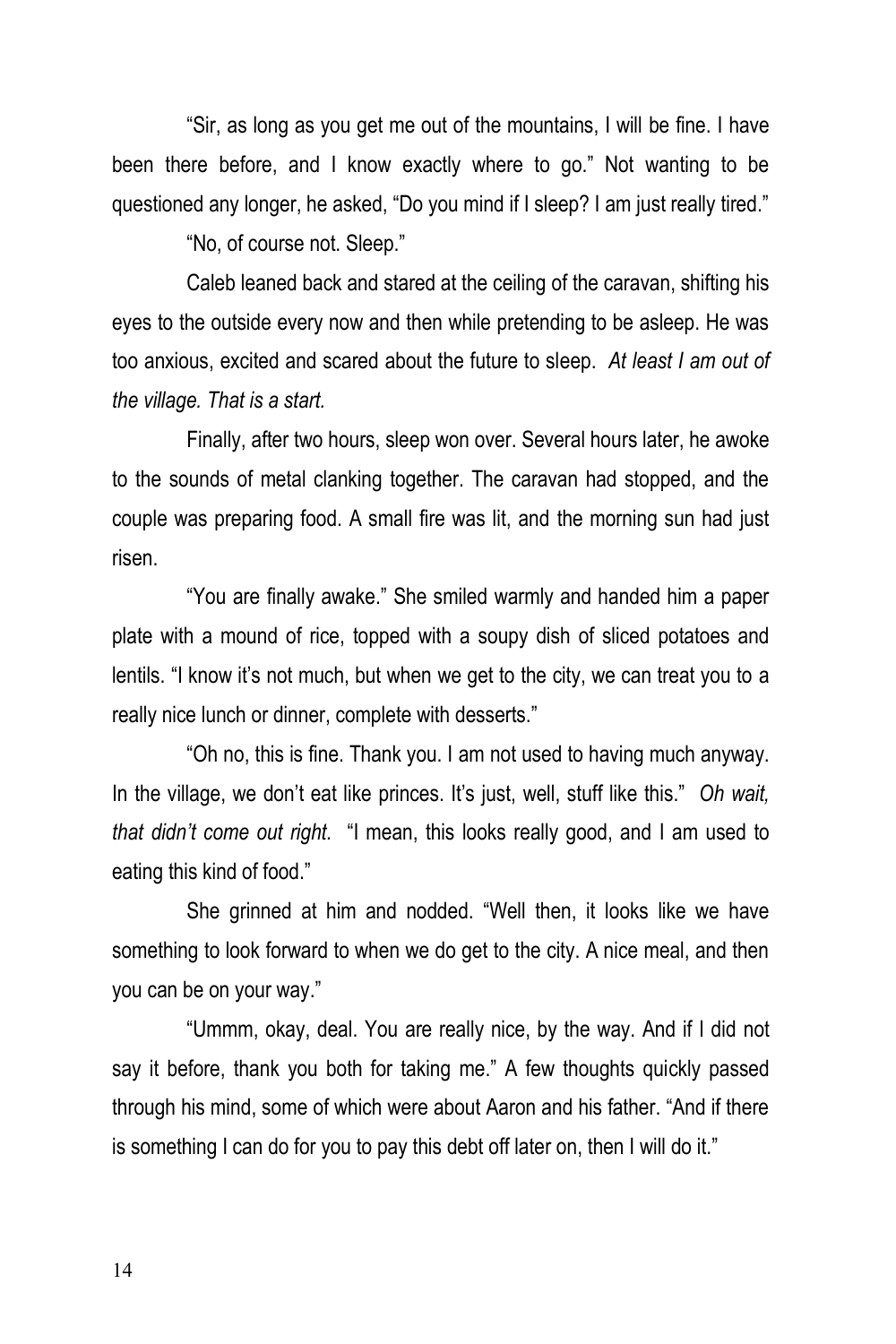She put her hand on his shoulder. "You were raised right, but you have no debt to us. Remember? Your village helped us out. So fair is fair."

"She is right. No arguments on this one." Her husband cheerfully walked around the caravan and sat down. "You owe us nothing. We will be in Delhi in no time at all. When we reach there, we will feed you, and then make sure you safely meet your chaperone."

Caleb tilted his head, then slowly shook it up and down. "Okay. Then we are even. That is very kind of you, sir. Thank you." He turned around and grimaced a bit. *Just wait til they find that nobody is there to meet me.*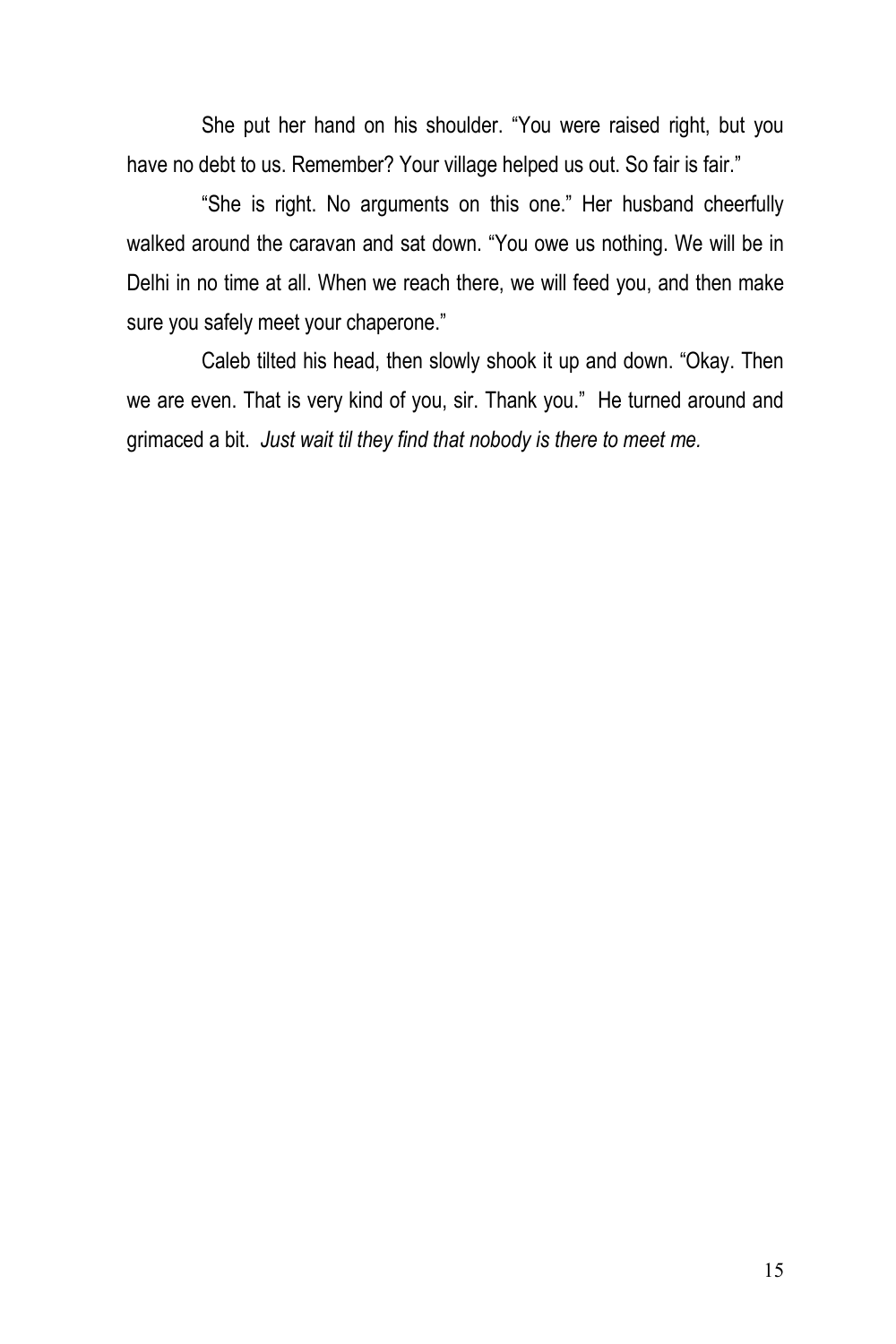#### **Part III: Across the World in a Blink of an Eye** New York, Mid-December

Casually strolling down 42nd Street, he whistled a tune to himself, merely out of pure joy. A wide grin spread across his face, and he breathed in the buzz of a city like no other in the world. He followed no path, nor the swarms of people who were walking in various directions. Instead, he zipped from corner to corner and window to window, peering at anything and everything that caught his fancy.

Dressed to a tee in modern, form-fitting fashion, dawning the colors of black, red and white, with sleek pants and his collar popped up, he stopped in front of a window and gazed at his reflection. His smile broadened. Then he sighed and shifted his backpack so that it hung on the other shoulder. *Soak up the fun now before leaving for the world of complete and utter silence.*

He turned and saw a street performer who was juggling six tennis balls. The smile returned to his face. He stood mesmerized. "Now that's magick! And while it's freezing cold!" he said aloud. *So much to see, so much to do.* "I'm thinking, this planet really should be my home." He walked toward the performer and tossed a ten-dollar bill in his bucket.

After milling around for several hours, hopping from bus to bus and from train to train, he found himself somewhere in the middle of Queens. By this time, the sun had already dimmed, and the night sky welcomed the city lights in all directions. "Food. I definitely need some. I haven't eaten anything all day." *Ah, well, except that coffee. Is that considered food, Father?*

No Answer.

He walked into a café and placed an order for a falafel sandwich and a salad. When the waitress asked what he wanted to drink, he merely said, "Surprise me."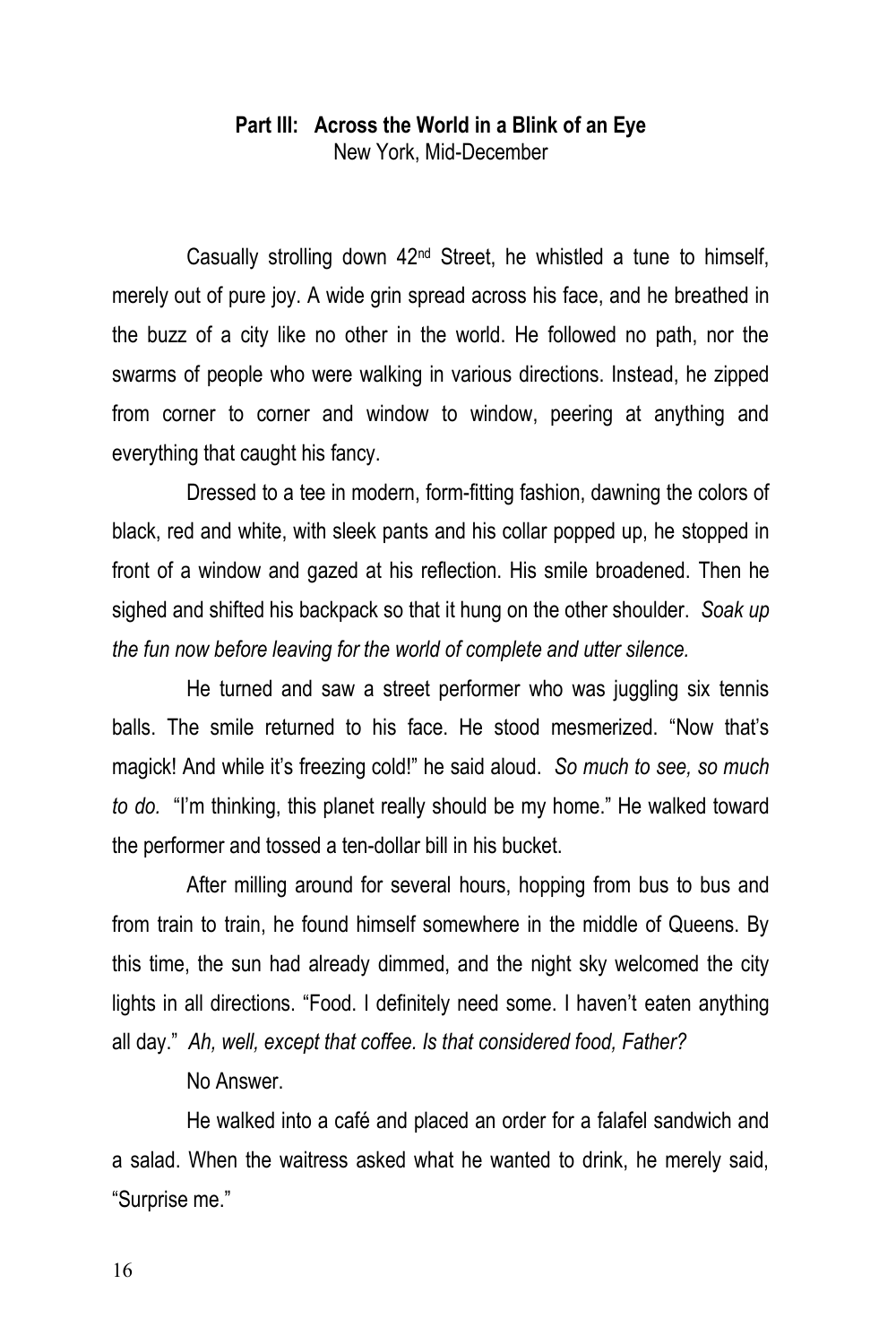After a few seconds had passed by and the waitress hadn't moved, he said, "Yes, really. Surprise me. I just want my food. And whatever else, well that's just a bonus. So there you go."

A few minutes later, she returned with an orange soda, a root beer float and a coffee. "Now that's what I'm talking about!" He was clearly overjoyed.

She gave him a sarcastic look. "Right. I would've brought you a beer, but yeah, it'd be a waste of my time to even ask for your ID."

"What you mean? I've had a beer before."

"Pppffh." It came out as a loud exhale, and she turned around. "Your food'll be out in two minutes."

"What?" Then he realized. *Oh yeah, right. I totally forgot. I'll look under age even two thousand years from now.* He giggled to himself.

After his meal, he stood on the street, staring at a clock inside the window of another restaurant. *Two hours, thirty-two minutes, and twelve seconds.* "What to do until then?" he voiced aloud to himself.

Silently, he explored the neighborhood, mindlessly walking through alleys, side streets and sometimes through buildings, from the entrance and finding his way to the back doors. In one such building, he looked at the clock again. *Eleven minutes and forty-three seconds to go.* "Hmmm, I killed that much time off?"

He slipped out the back door of the building and stood in the parking lot for a moment before entering an alley. Looking at both ends of the alley, he was trying to decide if he should go left or right. *As if it matters.*

He mentally checked off his to-do list. *Get the boy. Bring him to the others. Find rocks. Throw 'em around the planet. Come back. Have fun.*

A big grin spread across his face as he thought of having fun. *And blow some shit up with Edward.*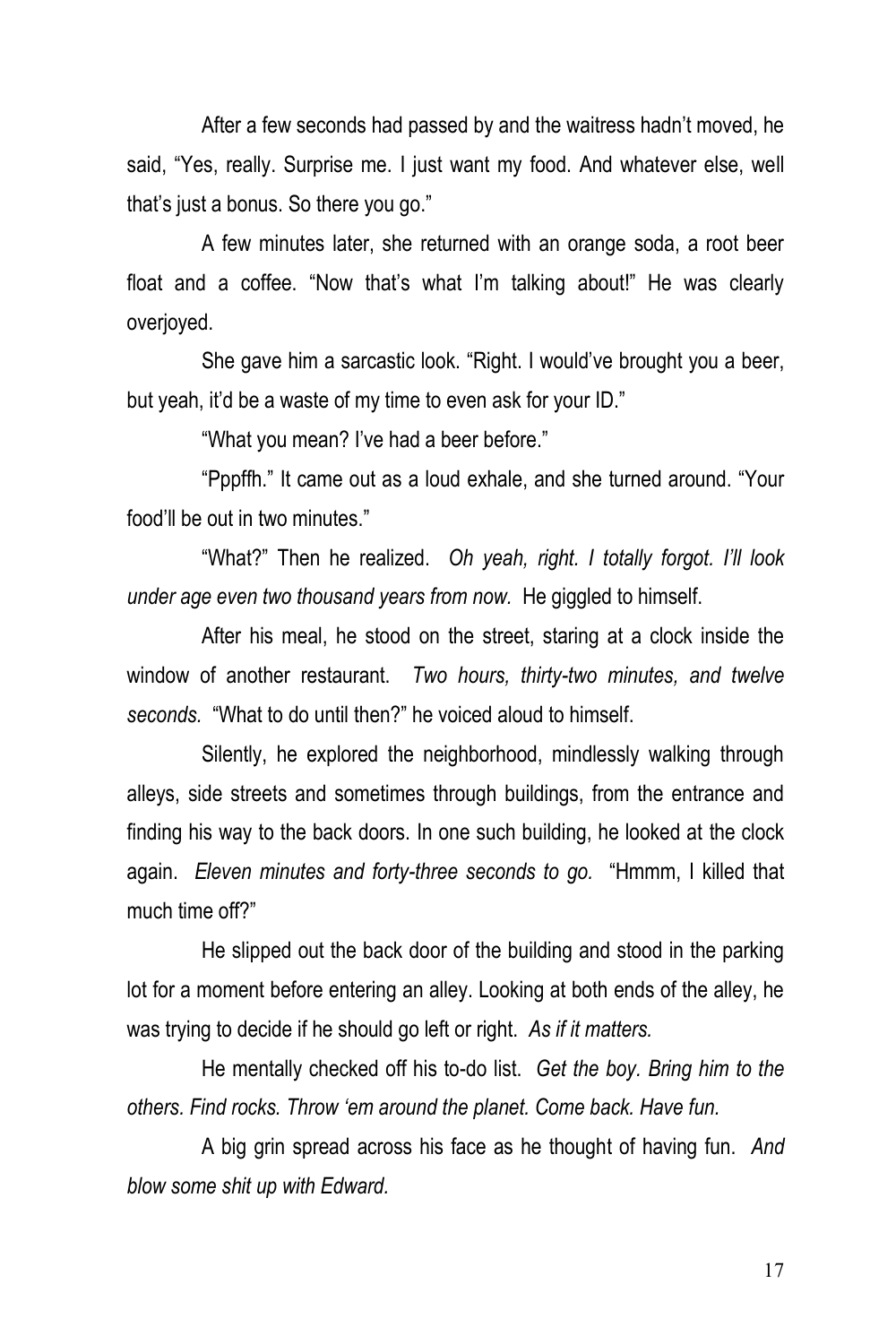His thoughts of fun were halted, when a voice rang out, "Yo! Lookie what we got here! Uh oh! Looks like someone turned down the wroooong street!" And then, laughter.

Aaron rolled his eyes when he saw two guys walking toward him, and four coming from the parking lot he had just left. Loud enough for them all to hear, he said, "Darn. You totally ruined my happy thoughts. Really though, I don't have time for this. I'm on a schedule."

"Hear that, Tone? We ruined his happy thoughts. And the boy's on a schedule."

The one addressed as Tone spoke out. "Should've thought of that before, pretty boy. Way you're dressed, I'm bettin' mom 'n dad sent you away with a heavy pocket. What's in the backpack?"

*If not demons, humans. All I wanted was a good night.* "Ummm, you really don't wanna know what's in there. And I don't have a mom. I'm actually the son of a great god whom I call, Father. So I guess you can say, my dad did send me away with something. But I'm just letting you know, you really don't wanna know what's in my bag."

"I thought about letting you off with just a few stabs and broken bones," Tone said, "but since you opened your mouth, you're not gonna walk or even crawl away."

Tone took one step, but before he came any closer, Aaron had already unzipped his bag and stuck his hand inside. The moment his hand went inside the backpack, Tone and two others drew guns, while another pulled out a knife with a five-inch blade.

When he saw the guns, Aaron's arm moved at blinding speed, as he withdrew it from the backpack. In a split-second, the Vel staff in his hand grew to over five feet in height, while emitting a searing light that filled the entire alley.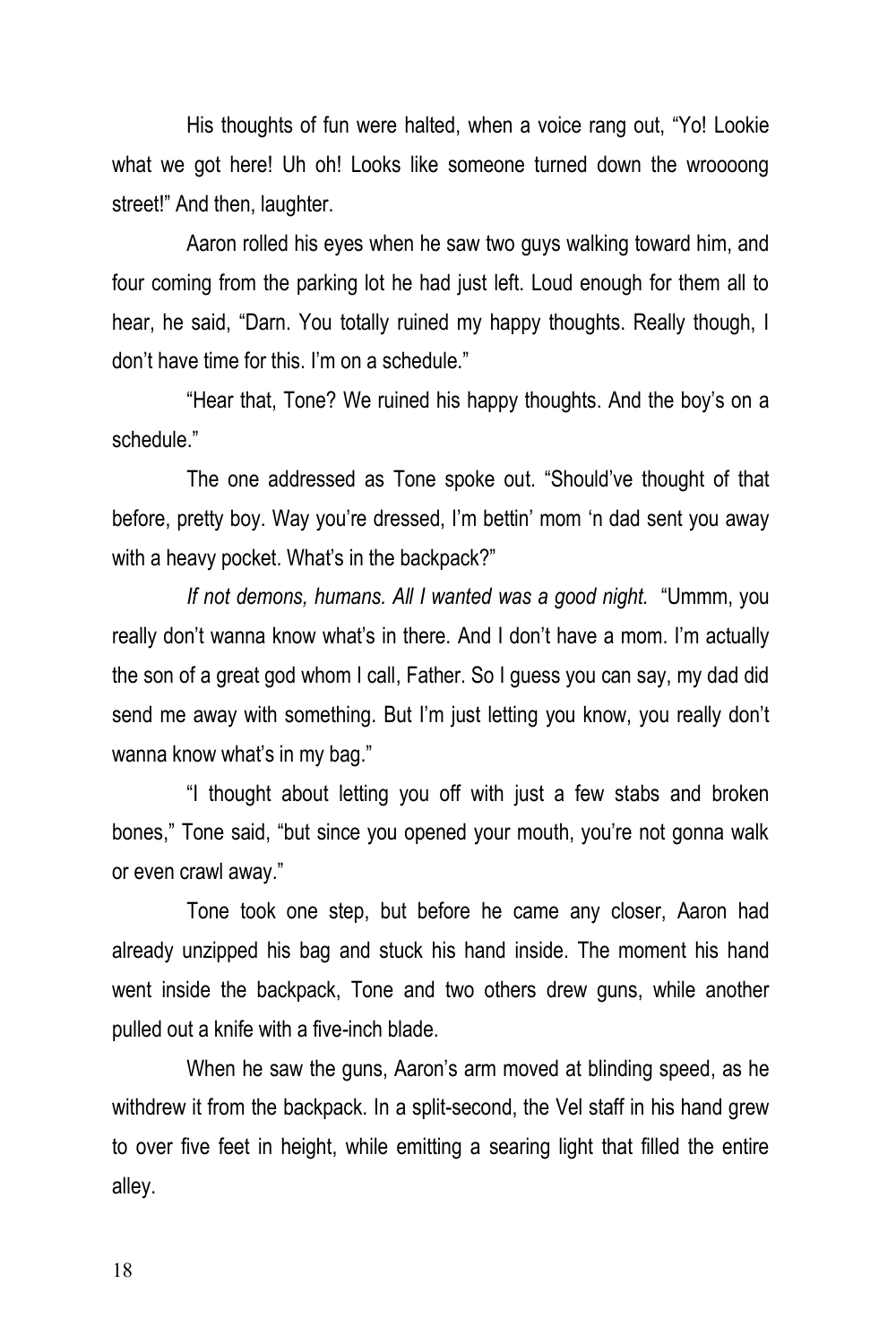In a frenzy, Tone pulled the trigger. A loud echo rang through the alley from the gunshot.

"What the…?"

Aaron cut Tone off and said, "I told you, you didn't wanna know what was in my backpack. And no, I wasn't lying about my father." The bullet was suspended in mid-air one foot away from Aaron. He hadn't moved. Nor did he flinch.

Tone pulled the trigger once more. Again, the bullet stopped one foot away from Aaron.

"Look," Aaron said calmly. "I'm not here to fight. If you leave now, you will all remain unscathed."

He reached out, grasped both bullets, and stuck them in his pocket. He eyed them quickly and spotted a silver watch on one of them. "Before you leave, I'll be taking all your weapons, and your watch." He pointed at the one with the watch on his wrist.

They were all speechless. Aaron added, "No need to go searching through your pockets. I'll take them from here. Well, except the watch. You will happily take that off your wrist and toss it to me."

He slammed the base of his staff into the ground and emitted a power that started to magnetize the weapons to him. The guns slipped out of their hands, and another gun came sliding out from the pants of another.

The one with the five-inch blade could not hold on to his knife. It too was wrenched from his hands, along with two other blades from the others. All the weapons floated toward him and gently lowered to the ground at his feet.

"Now. That watch?" Aaron held out his hand. "Please hurry. I distinctly remember telling you all that I was on a schedule, and I need to know how much time I have."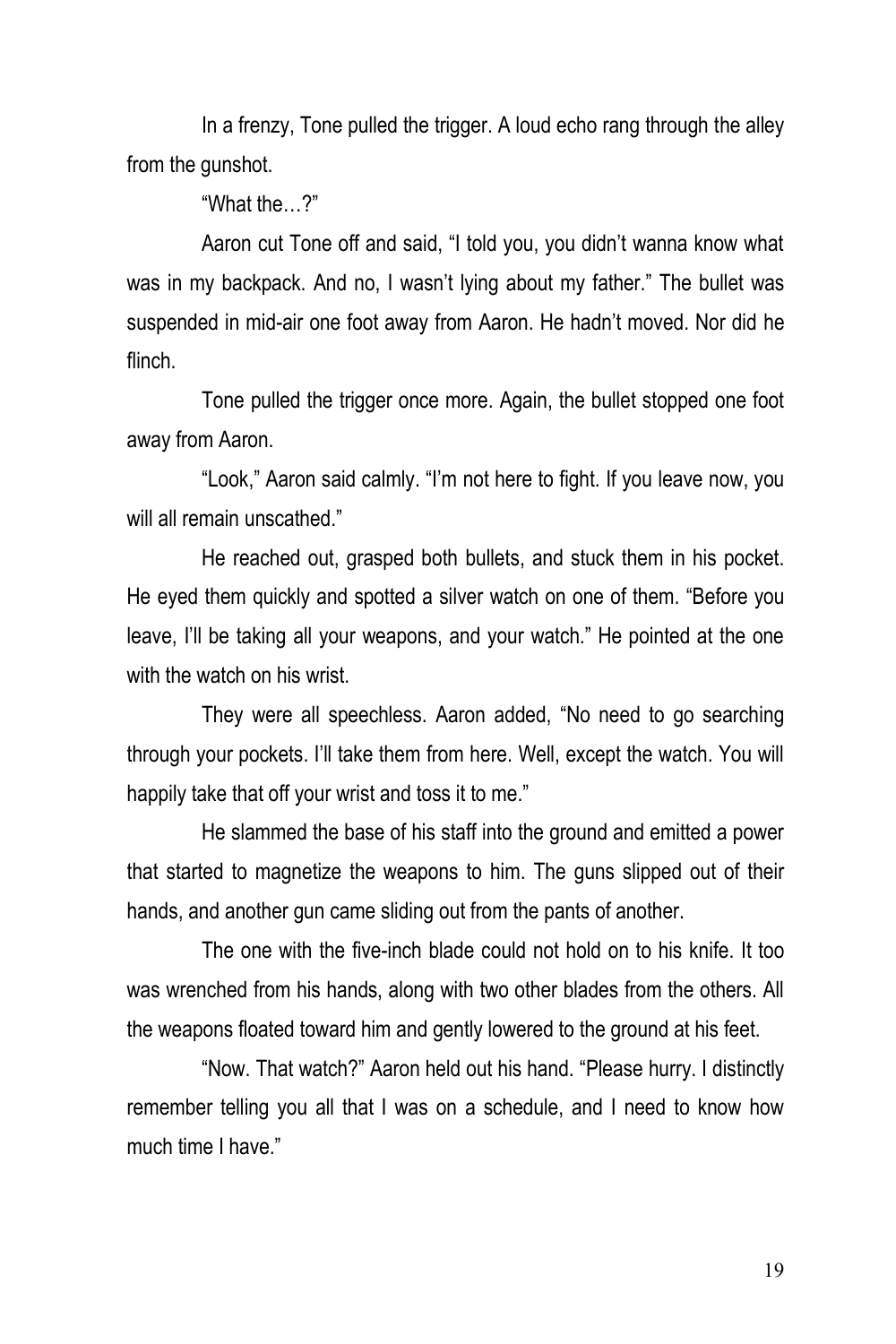In a very speedy and nervous manner, the guy slipped the watch from his wrist and threw it to Aaron. He looked at the time. *Two minutes and twelve seconds.* "Is this watch dead on?"

"Ye- yeh," the guy stammered. "It's right on time."

"Good. You can all leave now. And I really do mean right now. I need to scram and do my thing." Aaron pointed his staff at the weapons. A burst of light shot out and disintegrated the guns and the blades. When that happened, all six of them turned tail and ran off.

Aaron glanced at the watch again. *Thirty-eight seconds.* He closed his eyes while gripping the Vel staff tightly. The air around him swirled, and tiny particles of light shot out from both his staff and his body. A crackle of thunder in the sky, and he disappeared, leaving the alley dark and quiet.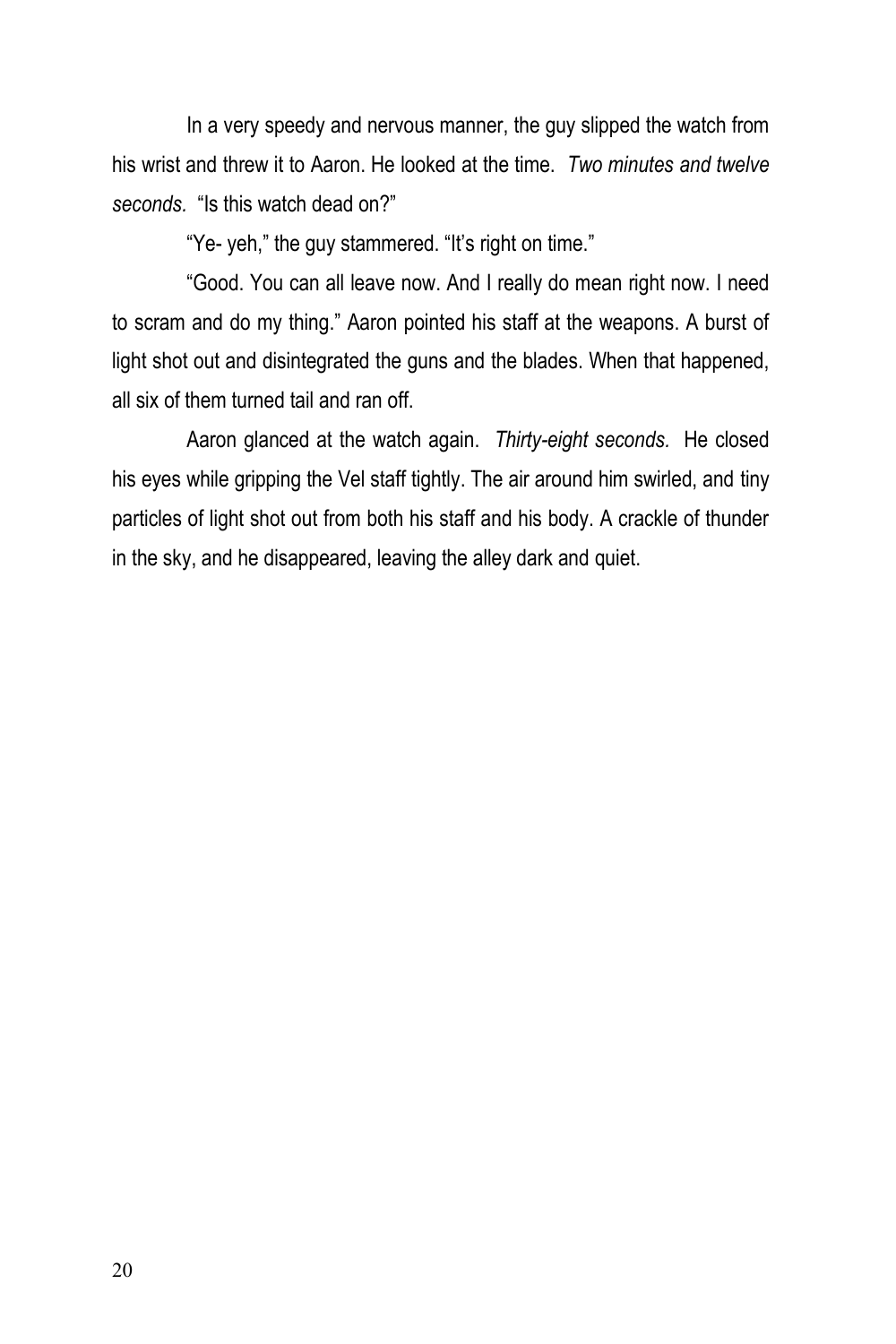#### **Part IV: Teacher and Student. Brother to Brother.**

The caravan rolled into Delhi, and the couple was met by a friend, who took the horses off their hands and had arranged for a cab. The couple, along with Caleb, piled into the cab, which took them further into the city.

The husband turned to Caleb. "We will get some food first. You were telling me earlier that your chaperone will be in the inner city of Delhi?"

Caleb fidgeted a bit and said, "Yes. I can get there if I just see some of the neighborhoods. I'll be able to recognize it, and he's expecting me." *Maybe I can just run off and lose them. They're nice and all, but what to do.*

"Very well." He turned to his wife, placed his hand on her knee and asked, "How about Prakash's restaurant?" She nodded, and he gave the cab driver the address of the restaurant. He turned to Caleb and said, "We are going to the restaurant of a good friend of ours. The food is very good there."

An hour and a half passed, and Caleb was completely stuffed with food that he had never before eaten. Spicy dishes, rice dishes, and sweets which he had never heard of. *Man, I hope they have this stuff in the Americas.* Then the agitation hit. *Oh no. Now what?*

Standing on the side of the street outside the restaurant, the husband looked at Caleb. "It's a big city. Do you recognize any of this?"

Caleb wasn't prepared for an answer. His cheeks flushed, and he was trying hard to think of something to say. Just then, a voice called out from almost a block away. "Caleb! There you are! I'm so happy you made it here safely!"

Caleb's eyes widened. There was a dark-headed boy, dressed to the nines, walking toward them. The bold mixture of colors of black, red and white, and his obvious foreign origin stood out amongst everyone else on the street.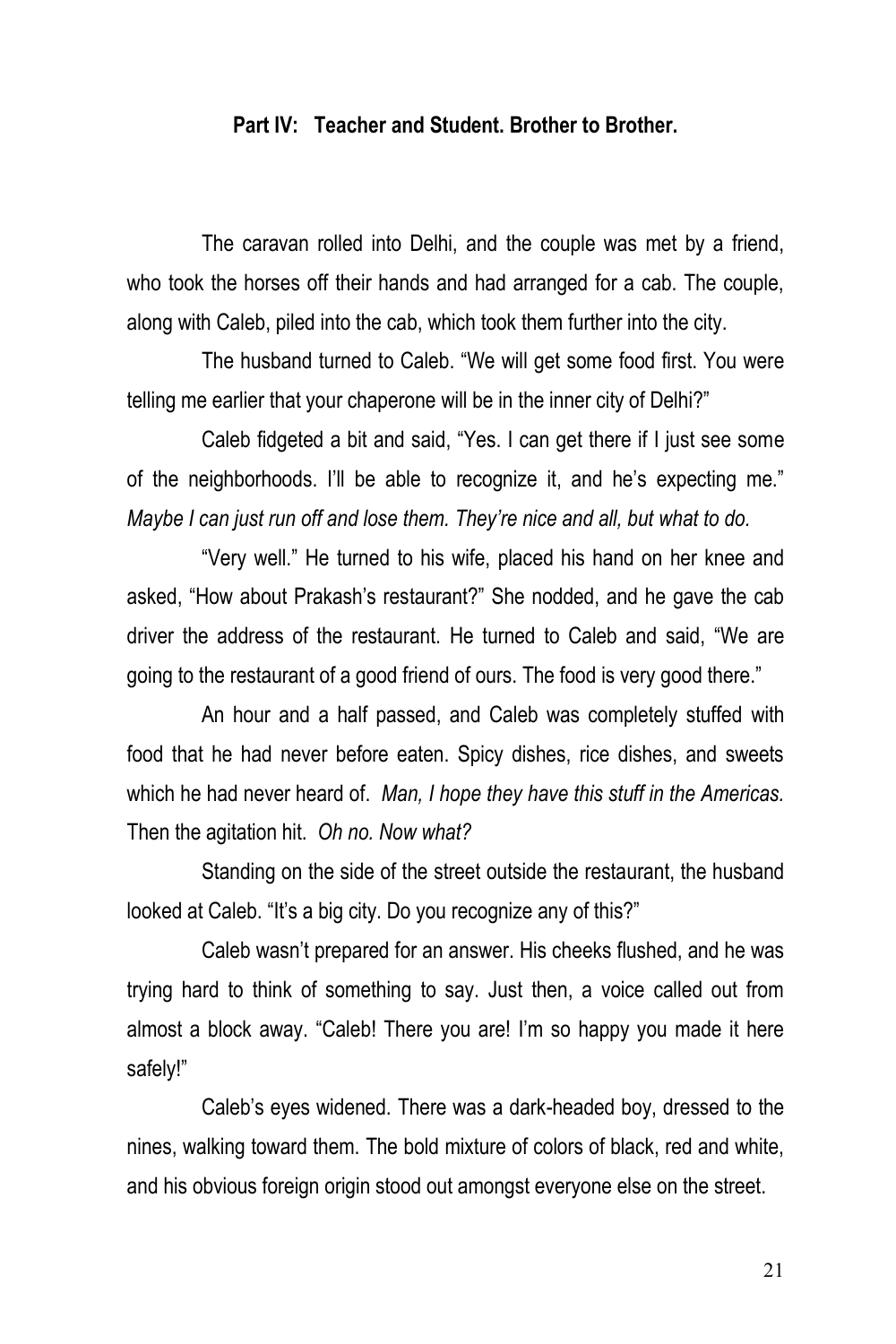"I… uh," Caleb managed to mutter. "Looks like we don't have to go anywhere. There's my chaperone now."

Aaron cheerfully waltzed up to where they were standing and introduced himself. "Hullo. I'm Aaron. My father sent me to meet Caleb."

The husband shook his hand and asked, "Of course. I was a bit worried about this whole thing. But it makes sense for an American to take him to the West. Where is your father now?"

"Oh. He is very busy. He's off doing the fatherly stuff he does so well with his business. But he provided me with enough money and all the papers Caleb needs in order to travel." Aaron pulled out a passport with Caleb's photo on it, along with a handful of other documents that looked very official.

After inspecting them for a couple of minutes, the husband handed them back to Aaron, satisfied. "Well then, it looks like everything is set for you, Caleb. My wife and I can stop worrying about you, and you will soon be in the West attending school."

Aaron smiled broadly at the couple. He gave a slight bow of his head and spoke to them very clearly and intently. "Your generosity and care for this boy will not be forgotten. He is extremely important. He is very close to me and is in every way, a brother to me. For the selflessness which you showed, your life will be a myriad blessing of many sorts. And I assure you…"

He paused for dramatics sake. "I assure you, whether or not the gods and goddesses whom you chant to daily, come to you, the Murugan god will be at your beck and call, before you even ask."

Before they could say a word, Aaron tapped them both on the forehead with both of his index fingers. Their eyes bugged wide, and a rich warmth of electricity spread throughout their bodies. "I will be taking Caleb now. We have much work to do."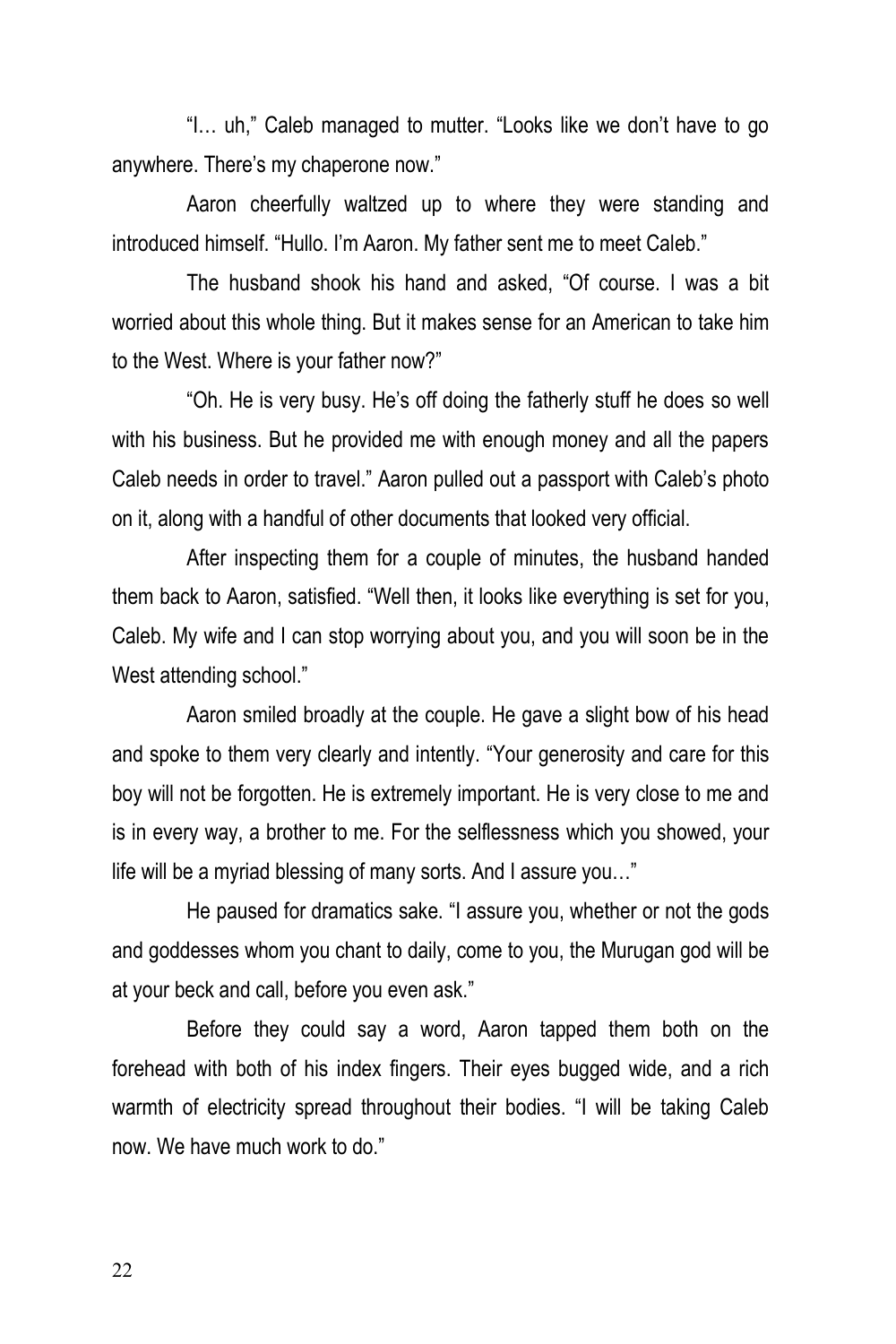With that, Aaron tugged on Caleb's sleeve, turned and walked in the direction from which he came. Caleb glanced at the couple, who was still in pleasant shock. He managed to say, "Ummm, thank you!" Then he turned and ran to catch up to Aaron.

He caught up with Aaron, clearly giddy. "What? How did you know I was…?"

"Honestly," he said, cutting Caleb off. "Edward and I come and heal an entire village of diseases and problems, and you ask me how I knew when and where you would be?"

"Oh. Right." Caleb furrowed his brows and asked, "So now what? When do we leave to catch our flight to America?"

Aaron laughed heartily. "Silly boy. We're not. I need a half-day to rest, then we can leave for America. My way. The documents I showed them were purely for their benefit, so they wouldn't worry. They weren't real. It was merely an illusion for their eyes. But like I said, I need to rest, or at least not do much more than just sight-see. Then we leave."

"Oh." Caleb stared at Aaron as they walked. He was fascinated by the god before him. "So, do all gods dress so nicely?"

"Hahahahaha! That's about the funniest thing I've ever heard! At least in the past minute, anyway."

"Well. I don't know. How would I know?" Caleb wasn't sure how to act or what to say to Aaron. He looked upon Aaron as a god, and more of as a teacher or parent figure, rather than the equal he was destined to become.

"Don't worry." Aaron was very amused at his new friend. He knew it was his job and responsibility to teach Caleb every facet of the magicks of Muruga. He also needed to figure out a way to make Caleb feel like a brother instead of a student. *Not sure how that's gonna happen. Suppose I'll wing it, just like every other moment.* "You'll know everything you need to know soon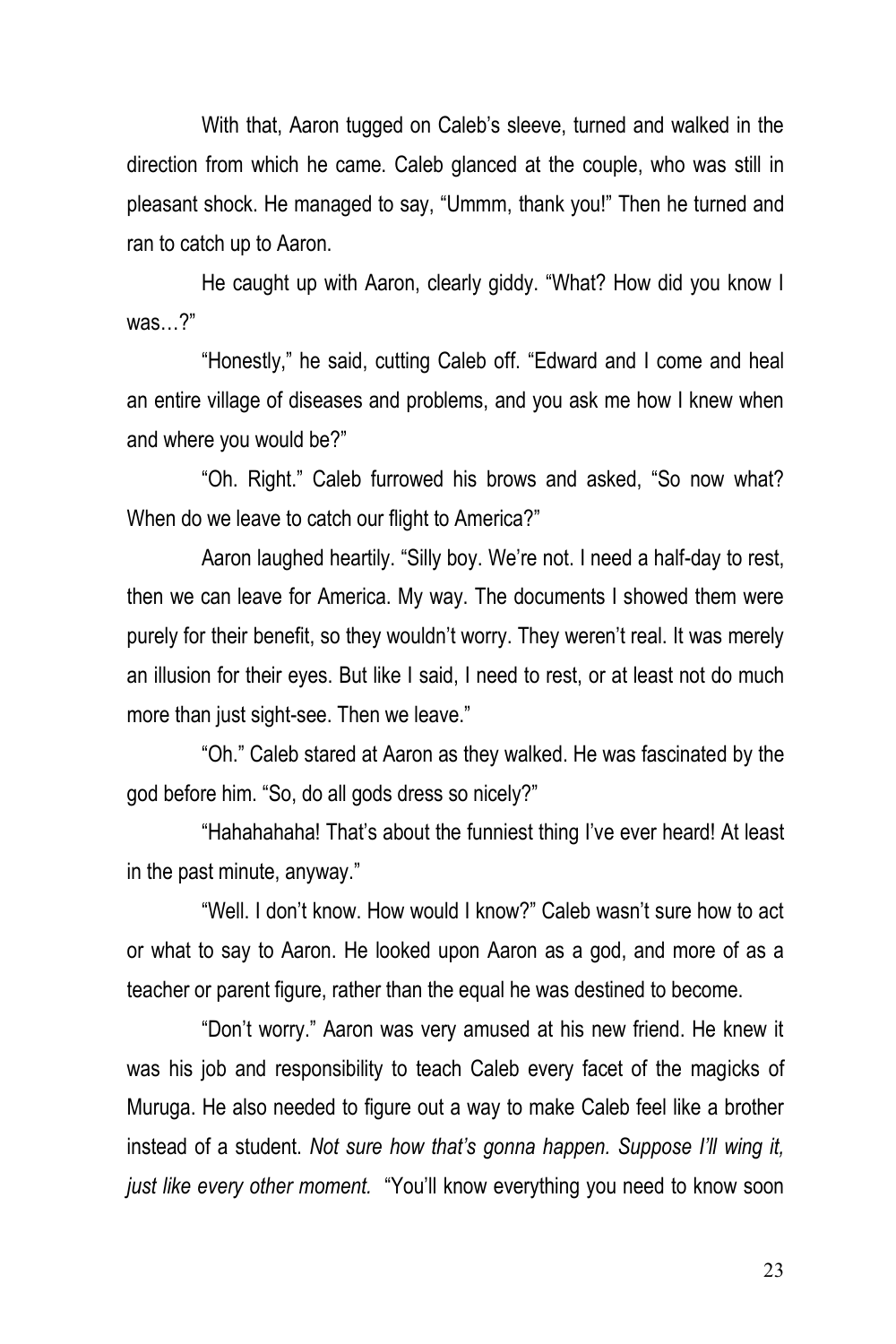enough. Just stay present with me. Ask any questions you like. And above all else, let's just have fun."

"Okay then. So like, how old are you?" asked Caleb. "You look like you're in high school. But I'm not stupid. I saw how you handled all the grownups in the village. Unless, wait. Are you in high school?"

"I've honestly never attended a day of school in my life. The only schooling I've ever had was just living life and learning from it. As for my age, I really don't know. There's really no way to calculate it. I've always just… just been."

He stopped walking and closed his eyes for a few seconds. Then he opened them up and looked at Caleb. "I was never born, and I've always been. I've been alive for thousands of years. I don't remember when I was never not. To my knowledge, I won't be ending any time soon."

Caleb's eyes widened in amazement. "You're not lying, are you?"

"Nope. I wouldn't lie to you, little brother. Let me add, that even though you're only fourteen, don't let age control you. Your wisdom is not guided by your age. You will learn. You will absorb. The outer form of your body will not show what you know, but your eyes will. People will be able to see the wisdom from the intensity of your eyes, and they will hear what you have to say from the silence you display."

"Huh?" Caleb gave him a weird look. "Whatever you just said just went about three feet over my head."

"No," Aaron replied. "It went about three floors above your head. It's okay. Let's keep walking. As I said, you'll know everything you need to know, in time."

"So what's this place like in the Americas? What it's like over there?" Caleb was clearly very anxious.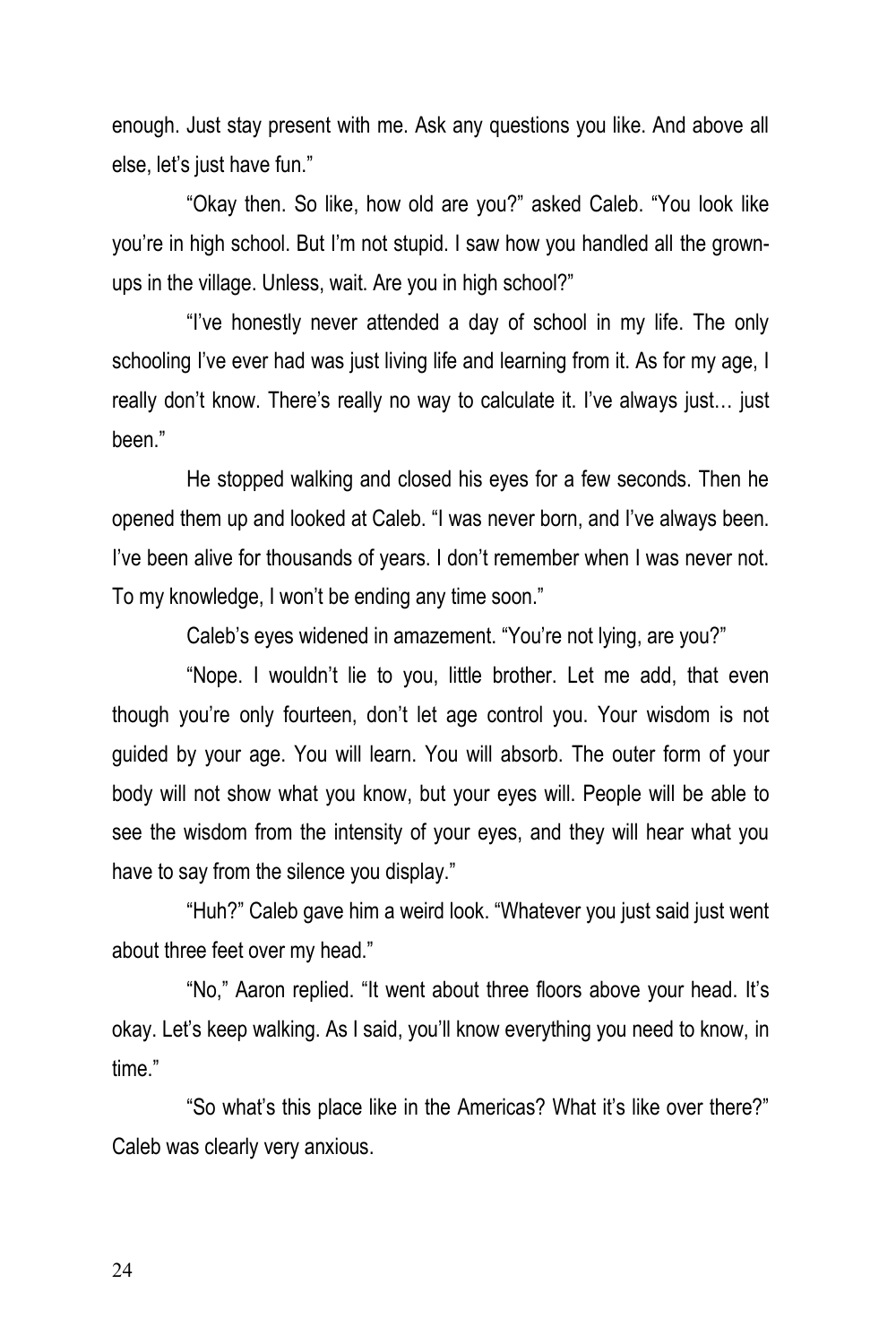*Oh lord, Father. I shouldn't have told him to ask any question he'd like.* "That answer will have to wait. The only way you'll know what it's like, is if you see it and experience it for yourself. Anything I tell you will just be a dry idea to what it actually is. Meaning, it won't mean squirt to you. Understand?"

Caleb thought for a moment. "Yeah. Cause then it'd just be your idea of what it's like, not mine."

"Right."

"If I'm gonna be some great god like you, then I have to learn a bunch of stuff, right? What'll I be doing?" A fearful expression dawned on his face, although he tried to look courageous.

"I've put some thought into this," said Aaron. "I really think it would be useful if you actually did attend school. You know, fit in with other kids your age. That's part of it, at least."

"Really, why? Not that I care or anything. At this point, I'm just glad I'm out of that village. I'll pretty much do whatever. Just feed me. That's all I ask."

Aaron laughed heartily, then halted in place. He wanted to drive a very important point into Caleb. "As somebody who is granted the blessings and powers of my father and the Otherworlds, it's extremely important that you learn how to relate to people. People of every color, background and age, and people with problems ranging from relationships to finance to bum bodies that are diseased and failing.

"If you can relate to them, you'll know the best ways to connect with them and solve their problems. Me 'n Edward? We know how to relate to the people, so we were able to help your village. So I want you to be able to relate with people your age first. Find out what their problems are and why they're so depressed. Soon enough, you'll be dealing with adults. No rush in any of this. All the while, the Otherworlds will continue to open up to you."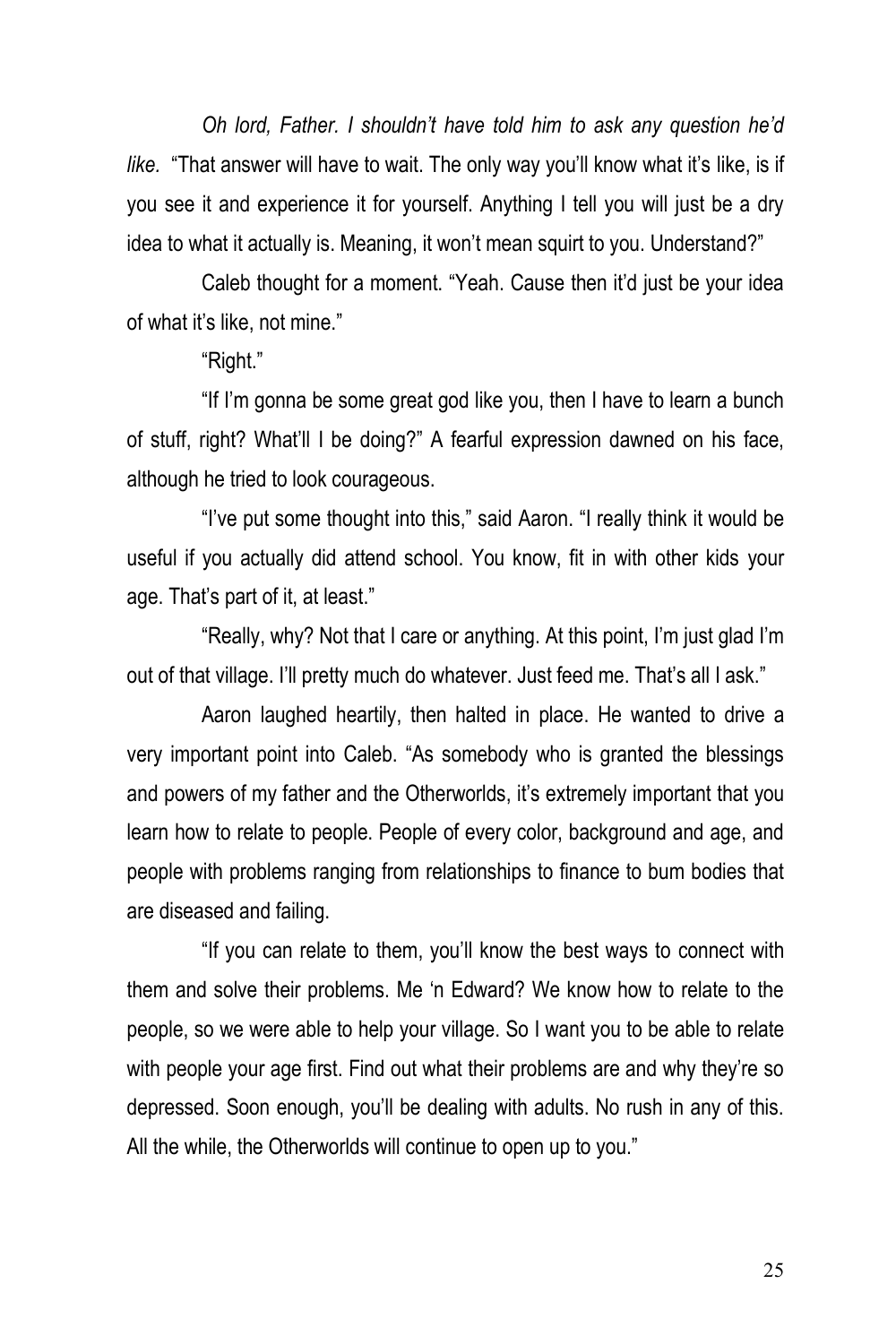Just then, Caleb realized he was speaking perfectly fluent English with Aaron, although he had never studied it. He stopped in his tracks. "Omagosh!"

"What's the matter?" Aaron turned around and looked at him perplexed.

"I've been talking in another language this entire time I met you! But… but I never learned how to!"

Aaron nodded in understanding. "Second son of Muruga, you did learn it. You absorbed a gift which I gave to you the day we met. I gave it to you without telling you. You now have the power to learn, or rather, know any language you wish you to. Edward has this gift also. By any language, I mean all languages. The language of those animals who talk back and forth to each other. The language of alien races not of this planet. It is all available to you."

Caleb was a bit shaken up. It was just beginning to dawn on him, who and what he was, although he still had no idea. "Why me? I mean, I'm not saying I'm scared or being a baby about this. It's pretty cool so far. But why did…" He tilted his head, not sure if he felt comfortable saying it or not. Then he continued. "Why did… why did Father choose me? I only wanted to leave home. That's it, really."

*Oh boy. I knew this question was gonna be asked sooner or later.* Aaron's lips twisted, and he sighed. "First, get used to thinking in that way and addressing him as Father. That's what he is to us after all. We are both the sons of Muruga.

"And second, I may be known as a god, but I honestly don't have all the answers. Father is a vastness that I sometimes can't comprehend, although I can. If that makes any sense at all? But this vastness of Muruga does as it does. And when it does, things are made to happen.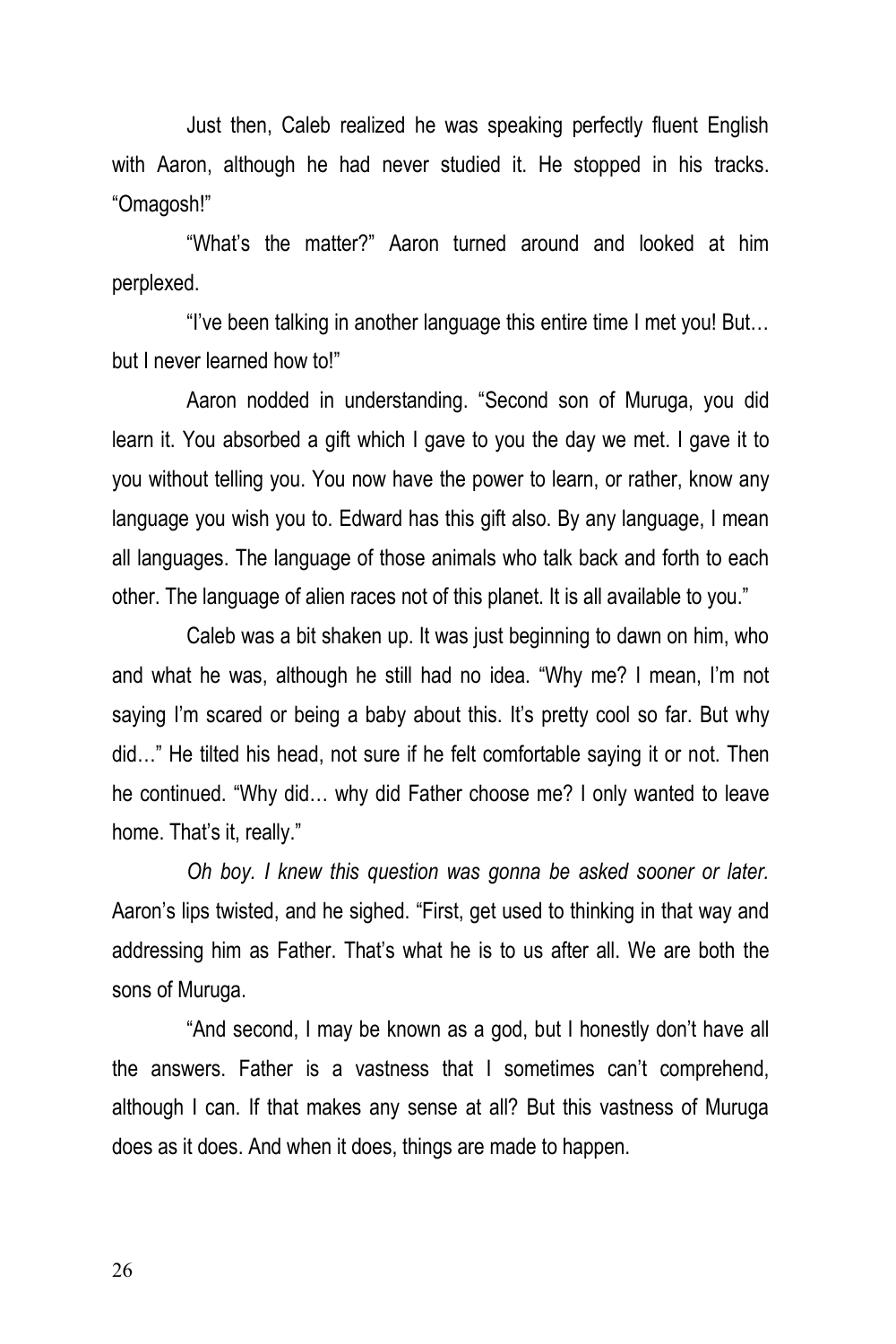"I can only tell you, I'm along for this joyride as much as you are. For the moment, I've got a shit-ton more experience, and I know more than you. So I'm here to show you the ropes, until you're ready to grab onto them and swing around by yourself.

"I'll tell you this much," Aaron added. "Those who are so-called 'chosen' are not necessarily just chosen. There had to be some kind of inner longing from you to want to experience something deeper than what you've been experiencing. All you've known is your village. Maybe that was enough for you to want more. It was bland, like a cage around you. Like your buttons were pushed to the very limits, and if you didn't experience something better, you would've exploded.

"When you're pushed to the limit, you become open to that vastness I was talking about. You're not just some silly kid that Father chose. You opened up to something amazing and great. It was then presented to you, and you jumped at the chance to receive it."

"Ummm, okay. I'm sorry I asked. Can we just have some fun now?" Caleb couldn't take anymore.

"Yeah yeah yeah. My favorite motto. Let's have some fun. No wait, I take that back. My favorite motto is, let's blow something up."

Caleb looked at him curiously, and Aaron just snickered. "Come on. Let's just do something."